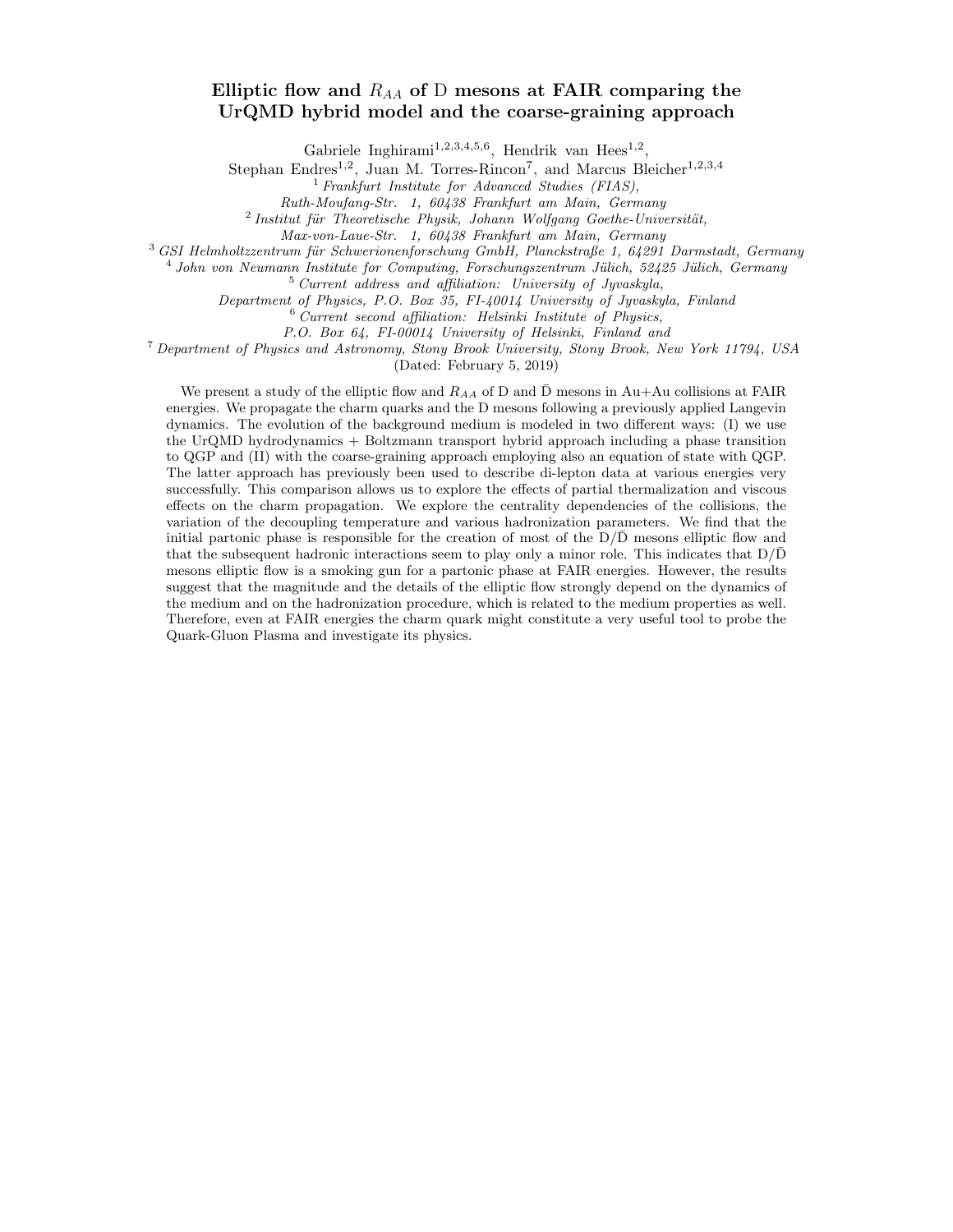## I. INTRODUCTION

Heavy quarks represent an excellent method to probe the hot and dense medium which is supposed to form in heavy ion collisions[\[1\]](#page-22-0). Their mass  $M_{\text{HF}}$  is much larger than  $\Lambda_{\text{QCD}}$  and  $T_{\text{QGP}}$ , therefore we can use perturbative QCD (pQCD)[\[2\]](#page-22-1) to model their production as a hard process [\[3\]](#page-22-2) which happens mostly during the initial collision processes and almost negligibly by thermal production, except at early times at LHC energies[\[4\]](#page-22-3). Once formed, since the strong interaction conserves the flavour quantum number, the heavy quarks maintain their identity until the hadrons they form decay by weak (or in the case of the J/Ψ by electro-magnetic) interaction. Moreover, since the energy loss in the medium due to multiple scattering and induced gluon bremsstrahlung depends on the mass of the propagating particle[\[5–](#page-22-4)[7\]](#page-22-5), heavy quarks are less affected than light quarks by the interactions with the medium and they convey information about the whole system evolution. At high transverse momenta the interest is oriented toward studying the opacity of the medium through the particle suppression in the high  $p<sub>T</sub>$  range, as observed in the experimental nuclear modification factor [\[8,](#page-22-6) [9\]](#page-22-7). In the low- $p_T$  range the focus is on in-medium hadronization and thermalization [\[10,](#page-22-8) [11\]](#page-22-9), reached by charm quarks at LHC energies, as theoretical considerations suggest [\[12–](#page-22-10)[14\]](#page-22-11) and as the observed experimental elliptic flow proves[\[15\]](#page-22-12). Numerical simulations, which are an essential tool to connect theory with experiments, are continuously improved to provide a consistent, realistic description of the heavy-quark propagation[\[16\]](#page-22-13), adopting many different approaches[\[17](#page-22-14)[–20\]](#page-22-15) and investigating also small systems[\[21\]](#page-22-16).

opagation [[1](#page-1-0)0], adopting many different approaches  $17-20$  and investigating also small systems  $21$ ].<br>In this paper we study the elliptic flow and the  $R_{AA}^{-1}$  of D and D mesons in Au+Au collisions at  $\sqrt{s_{NN}} \simeq 7$  GeV collision energy in the range of the upcoming FAIR facility[\[22\]](#page-22-17), but also available at RHIC, within the Beam Energy scan program[\[23\]](#page-22-18), and at NICA[\[24\]](#page-22-19). We adopt a Langevin propagation model, implicitly assuming that the heavy quark momentum transfer is much smaller than for the light partons, an approximation that at low collision energies should work reasonably well, while at RHIC and LHC energies it is really consistent only for bottom quarks[\[25\]](#page-22-20). After a brief introduction to the bulk evolution models that we use, i.e. the UrQMD hybrid model[\[26–](#page-22-21)[28\]](#page-22-22) and the coarse graining approach[\[29\]](#page-22-23), we shortly review the formalism of the relativistic Langevin propagation, then we provide a basic overview of how we compute the transport coefficients, both for charm quarks and D mesons. After showing and commenting the results of the simulations, we discuss how we might improve them.

#### II. MODELS OF THE MEDIUM BULK EVOLUTION

#### A. The UrQMD hybrid model

The primary bulk evolution of the medium is simulated using the hydrodynamics + Boltzmann setup the [UrQMD](https://urqmd.org) hybrid model[\[26](#page-22-21)[–28\]](#page-22-22), adopting fluctuating initial conditions[\[30\]](#page-22-24). In the initial stage, UrQMD follows the elastic and inelastic collisions between nucleons, including color-flux-tube excitation and fragmentation processes. The hydrodynamical phase starts when the two Lorentz contracted nuclei have completely passed through each other, at  $t = (2R)/(\sqrt{\gamma_{\rm CM}^2 - 1})$ , where R is the radius of the two nuclei and  $\gamma_{\rm CM}$  is their Lorentz  $\gamma$  factor in the center of mass frame[\[31\]](#page-22-25). The initial momentum, energy and baryon density distributions are created by summing the individual particle distributions, assumed to be three-dimensional Gaussians, like, e.g. for the energy density[\[32,](#page-22-26) [33\]](#page-22-27):

$$
\varepsilon_{x,y,z} = \left(\frac{1}{2\pi}\right)^{\frac{3}{2}} \frac{\gamma_z E_p}{\sigma^3} \exp\left[-\frac{(x-x_p)^2 + (y-y_p)^2 + \gamma_z^2 (z-z_p)^2}{2\sigma^2}\right],\tag{1}
$$

where  $E_p$  and  $x_p, y_p, z_p$  are the energy and the coordinates of the particle in the computational frame,  $\sigma$  is the width of the Gaussian (by default, 1 fm) and  $\gamma_z$  is the Lorentz  $\gamma$  factor to take into account the Lorentz contraction in the beam direction. UrQMD computes the fluid evolution by solving the differential equations which describe the conservation of total energy and net-baryon number, i.e.,

$$
\partial_{\mu}T^{\mu\nu} = 0, \qquad \partial_{\mu}N^{\mu} = 0, \tag{2}
$$

where  $T^{\mu\nu}$  is the energy-momentum tensor and  $N^{\mu}$  the baryon four-current. The hydro evolution is based on the SHASTA (SHarp And Smooth Transport Algorithm) algorithm[\[34,](#page-22-28) [35\]](#page-22-29); it exploits the chiral equation of state (EoS)[\[36\]](#page-22-30) and assumes local thermal equilibrium, i.e. it does not take into account dissipative effects[\[37–](#page-22-31)[41\]](#page-22-32). The hydrodynamical simulation is stopped when the maximum of the energy density on the grid becomes smaller than a certain

<span id="page-1-0"></span><sup>&</sup>lt;sup>1</sup> We use a non-standard definition of  $R_{AA}$  as the ratio between the normalized transverse momentum distribution of D mesons in ion-ion collisions and the normalized transverse momentum distribution in proton-proton collisions. By this we take out the unknown yields of the D/D mesons in pp and AA collisions at this low energy. Moreover, we call collectively D mesons the  $D^+(c\bar{d})$  and the  $D^0(c\bar{u})$ , we call  $\bar{D}$  the  $D^{-}(\bar{c}d)$  and the  $\bar{D}^{0}(\bar{c}u)$ .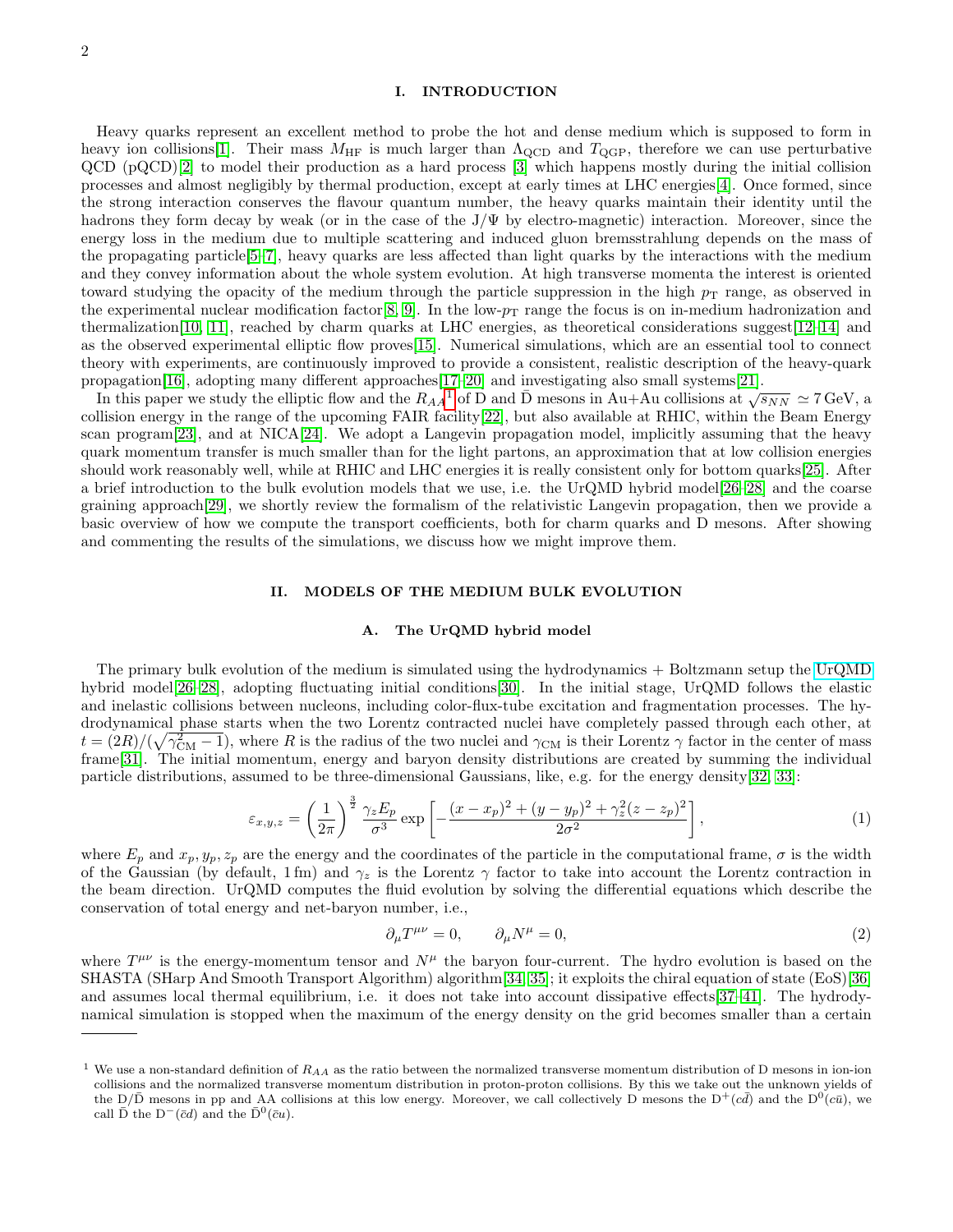value chosen for particlization. In the present work, we stopped the simulations at this point. Nevertheless in the full UrQMD hybrid model a rather advanced method to determine the freeze-out hypersurface is employed[\[42\]](#page-22-33) and the energy density distribution is converted back to particles[\[43\]](#page-22-34) through the Cooper-Frye[\[44\]](#page-22-35) equation. Afterwards, the hadrons continue to scatter and strongly decay until no more interactions take place. To partially take into account this hadronic phase, we adopted a freeze-out temperature slightly below the standard value.

### B. The UrQMD coarse-graining approach

The hybrid model uses a microscopic description only for the very initial collisions and the final state interactions after the hydrodynamic phase, but it is also possible to extract macroscopic quantities from an underlying microscopic simulation during the whole collision evolution, as realized within the coarse-graining approach. It was first proposed in ref. [\[45\]](#page-22-36) and has proven to account for the reaction dynamics and the production of electromagnetic probes successfully from SIS 18 to LHC energies [\[29,](#page-22-23) [46–](#page-22-37)[49\]](#page-22-38). In this approach an ensemble of collision events simulated with a transport model (here: UrQMD in cascade mode) is put on a grid of small space-time cells. By averaging over a sufficient number of events the hadronic distribution function  $f(\mathbf{x}, \mathbf{p}, t)$  obtains a smooth form as

$$
f(\boldsymbol{x}, \boldsymbol{p}, t) = \left\langle \sum_{h} \delta^{(3)} (\boldsymbol{x} - \boldsymbol{x}_{h}(t)) \delta^{(3)} (\boldsymbol{p} - \boldsymbol{p}_{h}(t)) \right\rangle, \qquad (3)
$$

where the angle brackets denote the ensemble average. It is then possible to extract the energy momentum tensor and the baryon current locally in space and time, i.e. for each cell of the grid. These quantities are given by the relations

<span id="page-2-0"></span>
$$
T^{\mu\nu}(\boldsymbol{x},t) = \frac{1}{\Delta V} \left\langle \sum_{i=1}^{N_h \in \Delta V} \frac{p_i^{\mu} p_i^{\nu}}{p_i^0} \right\rangle, \tag{4}
$$

$$
j_{\mathrm{B}}^{\mu}(\boldsymbol{x},t) = \frac{1}{\Delta V} \left\langle \sum_{i=1}^{N_{\mathrm{B}}/\mathrm{B}} \sum_{i=1}^{\infty} \pm \frac{p_i^{\mu}}{p_i^0} \right\rangle. \tag{5}
$$

Here  $\Delta V$  denotes the cell volume and the sums are taken over the numbers of all hadrons  $N_h$  or (anti-)baryons  $N_{\rm B/\bar{B}}$ , respectively. In addition to the three components of the fluid velocity (using Eckart's frame definition[\[50\]](#page-22-39)) from  $j^{\mu}$  in Eq. [\(5\)](#page-2-0), the energy and the baryon densities in the cells can be obtained from the local rest-frame (LRF) values as

$$
\varepsilon = T_{\text{LRF}}^{00},\tag{6}
$$

$$
\rho_{\rm B} = j_{\rm B, LRF}^0. \tag{7}
$$

Finally, by applying an EoS the local temperature T and baryon chemical potential  $\mu_B$  are calculated from the energy density and the baryon density. For the present study a hadron gas EoS [\[51\]](#page-22-40) with the same degrees of freedom as in the UrQMD transport model is applied, providing consistency with the underlying microscopic description which is purely hadronic. However, note that this may no longer be a fully valid picture, if the temperature in the fireball exceeds the critical temperature  $T_c$ , for which a phase transition to a quark-gluon plasma is expected. But because the maximum temperatures in collisions at FAIR energies are not found to be significantly above  $T_c$ , the differences compared to a full treatment of the phase transition by using an EoS[\[52,](#page-22-41) [53\]](#page-22-42) fitted to lattice QCD results in the limit of  $\mu_B = 0$  are rather small (see comparison in ref. [\[29\]](#page-22-23)).

The determination of thermodynamic quantities for each cell via the coarse-graining approach requires—as in all macroscopic descriptions—the assumption of kinetic (and chemical) equilibrium, but in the underlying microscopic transport model these conditions are not always completely fulfilled. Therefore, deviations from the equilibrium state need to be considered. For the present case, the most relevant non-equilibrium effect shows up in the form of kinetic anisotropies, especially in the very early stages of the collision, due to the strong compression of the nuclei in longitudinal direction. Here, this non-equilibrium effect is eliminated by calculating the "effective", i.e. thermalized, energy density using the framework given in ref. [\[54\]](#page-23-0).

For the sake of clarity, we stress that the UrQMD/coarse-graining approach allows the computation of the same physical quantities as in the UrQMD/hydro model, namely the three components of the fluid velocity, the energy density, the baryon density and, by introducing an EoS, also the temperature and the baryon chemical potential. Therefore the data coming from the UrQMD/coarse-graining approach can be used as a replacement of the UrQMD/hybridapproach, providing an alternative description of the evolution of the medium based on transport models. However, there is an important difference in the utilization of the two approaches: while in the UrQMD/hybrid model we can perform the propagation of the heavy quarks and the computation of the medium dynamics at the same time, in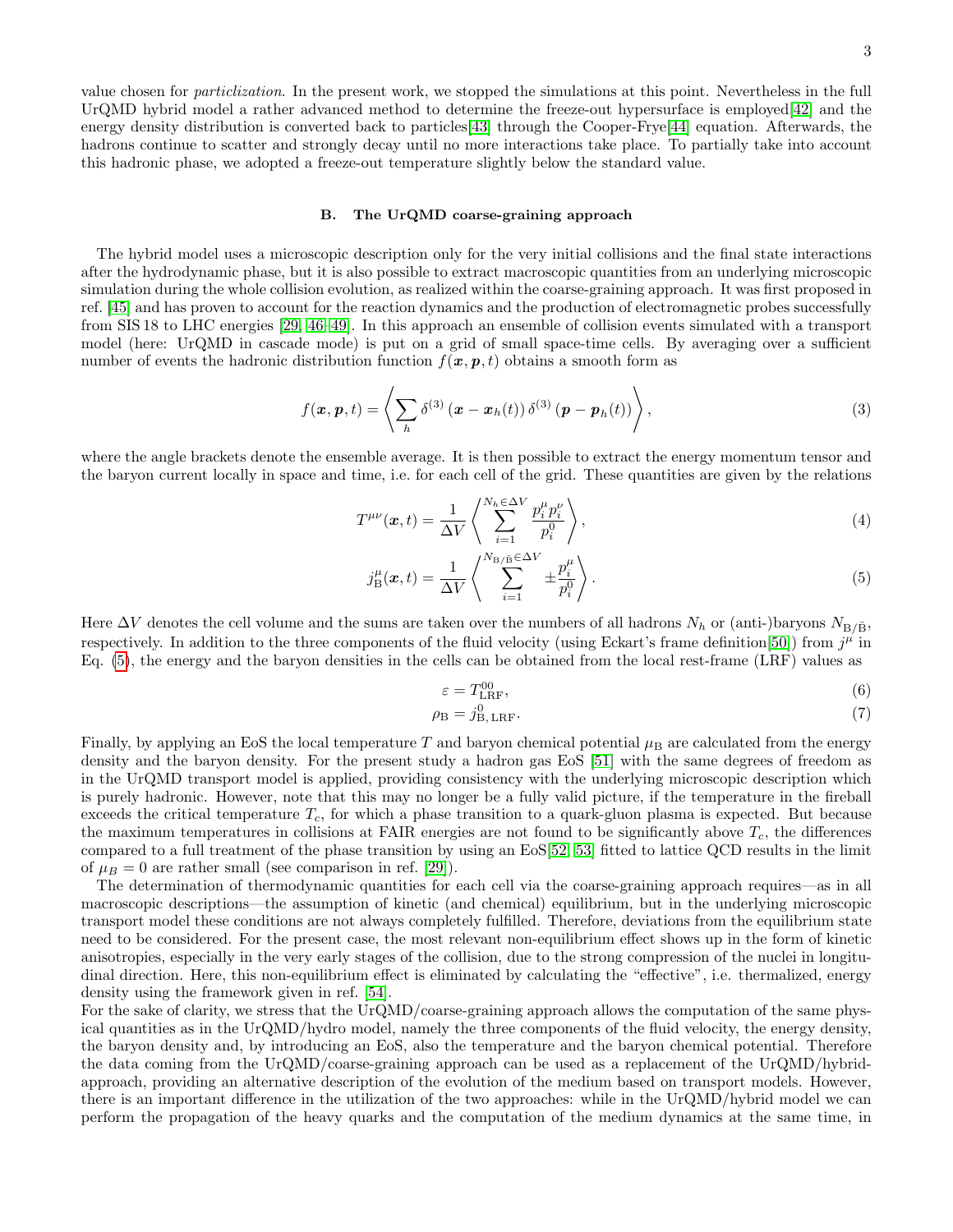4

the UrQMD/coarse-graining model the dynamical evolution of the backround medium is calculated in advance by averaging many events and saved in a file, containing the fluid evolution data at fixed intervals of time. This means that, in the UrQMD/coarse-graining approach, the background medium evolution remains the same for all events in a certain centrality class. Nevertheless, we still have fluctuations in the final results due to the different initial positions and momenta of the heavy quarks, which vary event by event, and to their stochastic equations of motion. In a previous work[\[55\]](#page-23-1) we found that the nuclear modification factor and the elliptic flow of D mesons seem to not change appreciably if, instead of averaging the final results of many events, we average the medium evolution, provided that the numerical sample of particles is the same and in the limit of the approximations adopted in our model, described in Sect. [\(V\)](#page-8-0). Therefore, we consider our approach reasonable. For the present study, to compute the background medium evolution, we averaged  $1.44 \cdot 10^5$  events for reactions with impact parameter  $b = 3$  fm and  $2.64 \cdot 10^5$  events for reactions with  $b = 7$  fm.

# III. THE RELATIVISTIC LANGEVIN PROPAGATION OF THE CHARM QUARKS

Since the mass of the charm quarks is much larger than the mass of up, down and even strange quarks and since it is also much larger than the typical temperatures of the system, it is reasonable to assume that each collision with other particles will change the momenta of the charm quarks only by a small amount. Under these conditions, the Boltzmann equation can be approximated by a Fokker-Planck equation, which, in turn, can be recasted as an equivalent stochastic Langevin equation[\[10,](#page-22-8) [12,](#page-22-10) [56–](#page-23-2)[60\]](#page-23-3).

When dealing with relativistic speeds, we can formulate the Langevin process as:

<span id="page-3-0"></span>
$$
dx_j = \frac{p_j}{E} dt,
$$
  
\n
$$
dp_j = -\Gamma p_j dt + \sqrt{dt} C_{jk} \rho_k.
$$
\n(8)

In Eq. [\(8\)](#page-3-0)  $E = \sqrt{m^2 + p^2}$ , dt is the advancement time step,  $dx_j$  and  $dp_j$  are the variations of coordinates and momentum in each time-step, the  $\rho_k$  are random variables distributed according to a normalized Gaussian distribution, Γ and  $C_{ik}$  are the drag or friction coefficient and the covariance matrix of the fluctuating force respectively, both defined in the local rest frame of the fluid and depending on  $(t, x, p)$ . These parameters of the Langevin process in Eq. [\(8\)](#page-3-0) are related to the drag and diffusion coefficients  $A, B_0$  and  $B_1$  for an isotropic medium by

$$
Ap_j = \Gamma p_j - \xi C_{lk} \frac{\partial C_{jk}}{\partial p_l},\tag{9}
$$

<span id="page-3-1"></span>
$$
C_{jk} = \sqrt{2B_0}P_{jk}^{\perp} + \sqrt{2B_1}P_{jk}^{\parallel},\tag{10}
$$

with 
$$
P_{jk}^{\parallel} = \frac{p_j p_k}{p^2}, \quad P_{jk}^{\perp} = \delta_{jk} - \frac{p_j p_k}{p^2}.
$$
 (11)

It is known that, modeling the medium in global thermal equilibrium, i.e. in a homogeneous static background medium, the stationary equilibrium limit should be a Boltzmann-Jüttner distribution,

<span id="page-3-2"></span>
$$
f_Q^{(eq)}(\mathbf{p}) = \exp\left(-\frac{E}{T}\right). \tag{12}
$$

Therefore it is possible to tune the drag coefficient in Eq. [\(10\)](#page-3-1) by choosing the longitudinal diffusion coefficient  $B_1$ such as to satisfy this asymptotic equilibration condition [\[61\]](#page-23-4), leading to dissipation-fluctuation relations between this diffusion coefficient and the drag coefficient [\[1,](#page-22-0) [12\]](#page-22-10). Essentially, if the dissipation-fluctuation relation,

$$
\Gamma(E)ET - D(E) + T(1 - \xi)D'(E) = 0, \quad \text{with } D(E) = B_1
$$
\n(13)

is fulfilled, Eq. [\(12\)](#page-3-2) becomes a solution of the corresponding stationary Fokker-Planck equation. In the post-point Ito realization [\[55,](#page-23-1) [62\]](#page-23-5)  $\xi = 1$ , and this choice allows to reduce Eq. [\(13\)](#page-3-3) to

<span id="page-3-3"></span>
$$
D(E) = \Gamma(E)ET,\tag{14}
$$

so that, after Γ is computed from underlying microscopic models for heavy-quark scattering with light quarks and gluons introduced in the next section, the longitudinal diffusion coefficient  $B_1$  is given by

$$
B_1 = \Gamma ET. \tag{15}
$$

We remind that in the derivation of the Langevin process we assumed to be in the rest frame of the background medium, therefore, when this procedure is applied in a dynamically evolving medium, it is necessary to first perform a boost to the comoving frame of the medium and then, after performing the Langevin propagation, to perform another boost back to the computational frame.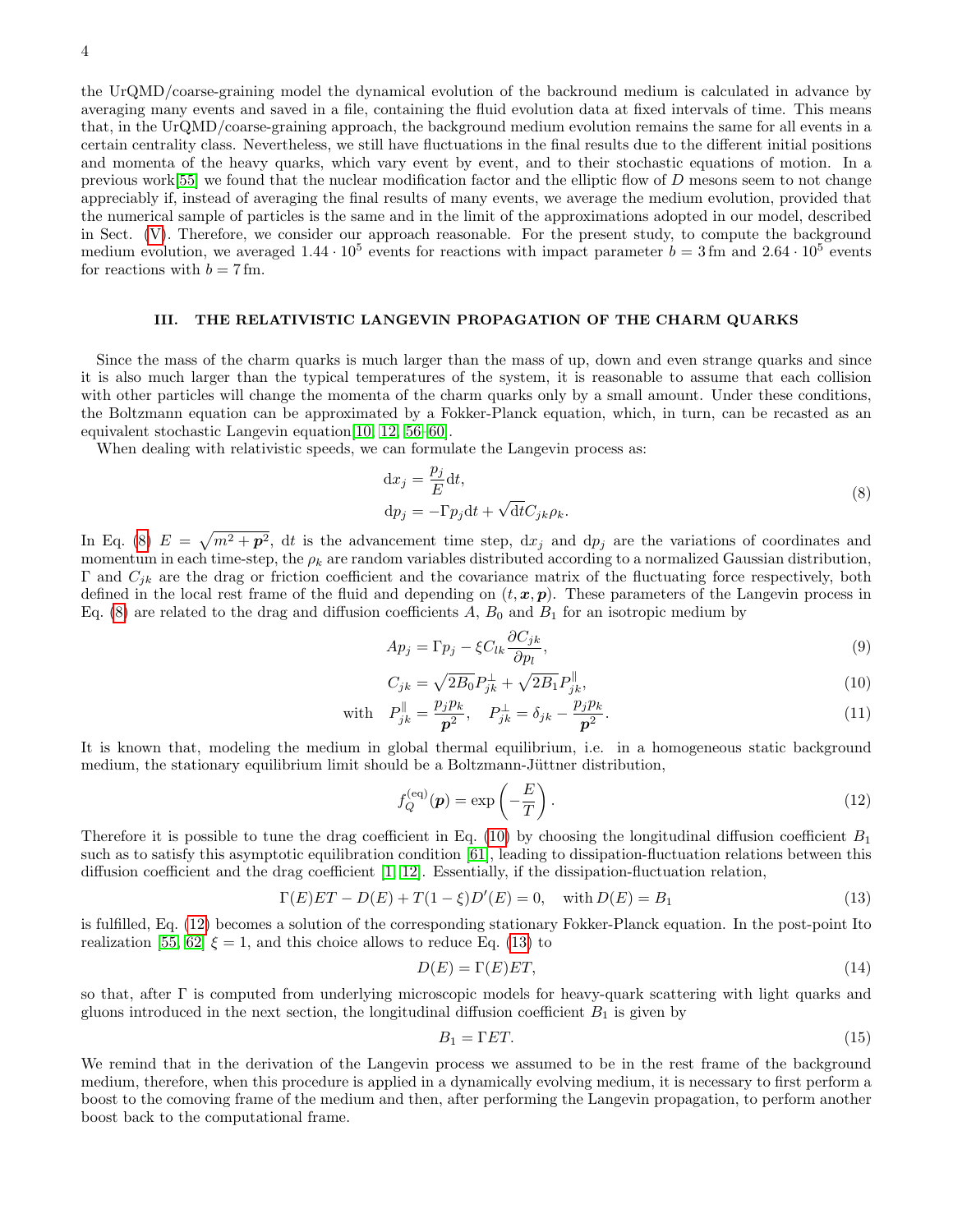# IV. DRAG AND DIFFUSION COEFFICIENTS

#### A. Drag and diffusion coefficients for charm quarks



FIG. 1. (Color online) Drag (left) and diffusion (right) coefficients in the resonance model for charm quarks at different temperatures.



FIG. 2. (Color online) Drag (left) and diffusion (right) coefficients in the resonance model for charm quarks at different temperatures taking into account also a fugacity factor  $e^{(-\mu/T)}$  for charm and  $e^{(\mu/T)}$  for anti-charm quarks.

In this work the drag and diffusion coefficients to perform the Langevin propagation of charm quarks are obtained from a resonance model, in which the existence of D mesons in the QGP phase is assumed. The resonance model is based on heavy-quark effective theory (HQET) and chiral symmetry in the light-quark sector [\[58\]](#page-23-6). In this model we assume the existence of open-heavy-flavor meson resonances like the D mesons, an assumption supported by the finding in lattice-QCD calculations that hadron-like bound states and/or resonances might survive the phase transition in both the light-quark sector (e.g.,  $\rho$  mesons) and heavy quarkonia (e.g.,  $J/\psi$ ).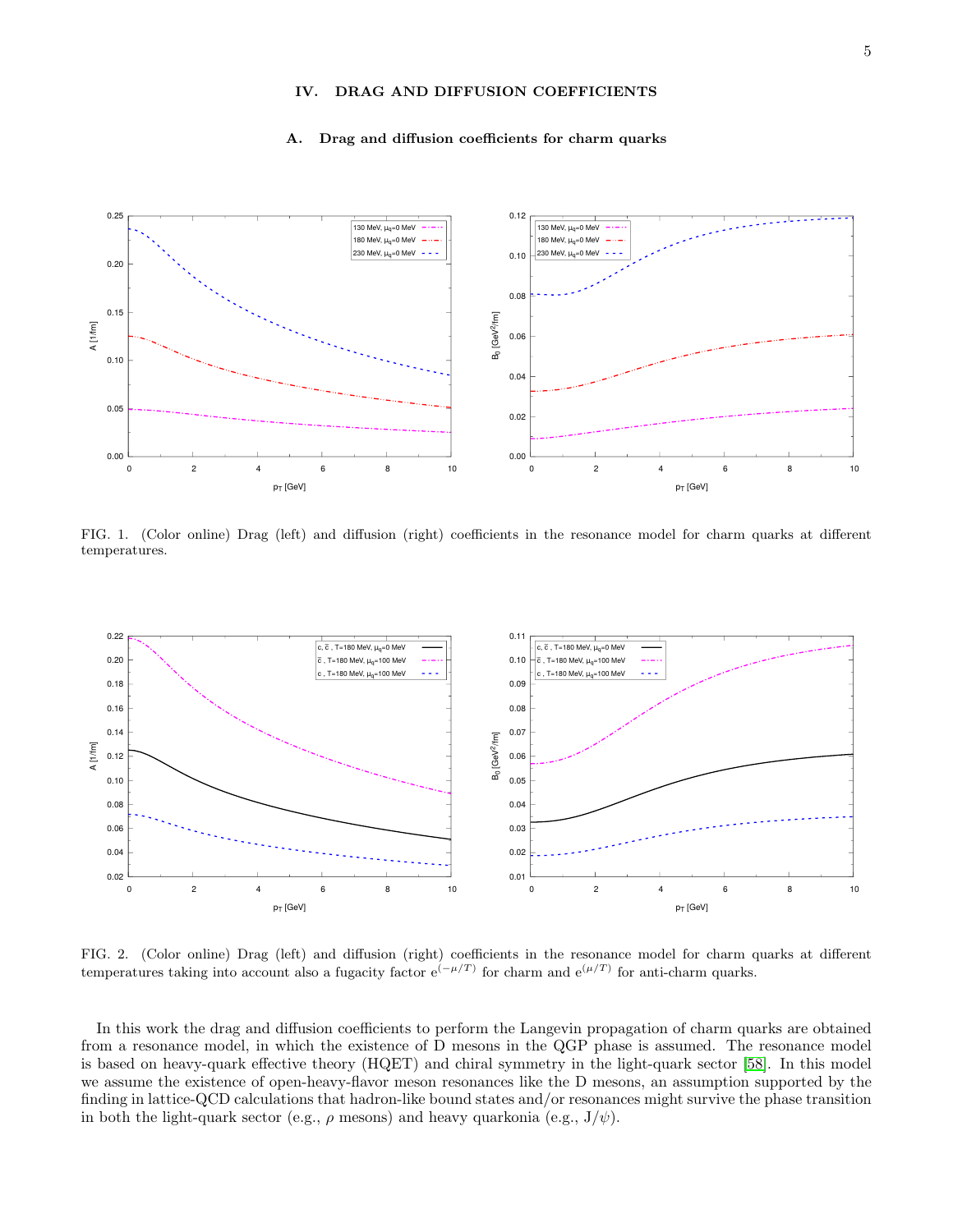The heavy-light quark resonance model [\[58\]](#page-23-6) is based on the Lagrangian:

$$
\mathcal{L}_{Dcq} = \mathcal{L}_D^0 + \mathcal{L}_{c,q}^0 - iG_S \left( \bar{q} \Phi_0^* \frac{1+\rlap{\hspace{1pt}}\psi}{2} c - \bar{q} \gamma^5 \Phi \frac{1+\rlap{\hspace{1pt}}\psi}{2} c + \text{h.c.} \right) \n- G_V \left( \bar{q} \gamma^\mu \Phi_\mu^* \frac{1+\rlap{\hspace{1pt}}\psi}{2} c - \bar{q} \gamma^5 \gamma^\mu \Phi_{1\mu} \frac{1+\rlap{\hspace{1pt}}\psi}{2} c + \text{h.c.} \right),
$$
\n(16)

where  $v$  is the heavy-quark four-velocity. The free part of the Lagrangian is given by

$$
\mathcal{L}_{c,q}^{0} = \bar{c}(i\partial \!\!\!/ - m_c)c + \bar{q}i\partial q, \n\mathcal{L}_{D}^{0} = (\partial_{\mu}\Phi^{\dagger})(\partial^{\mu}\Phi) + (\partial_{\mu}\Phi_{0}^{* \dagger})(\partial^{\mu}\Phi_{0}^{*}) - m_{S}^{2}(\Phi^{\dagger}\Phi + \Phi_{0}^{* \dagger}\Phi_{0}^{*}) \n- \frac{1}{2}(\Phi_{\mu\nu}^{* \dagger}\Phi^{*\mu\nu} + \Phi_{1\mu\nu}^{\dagger}\Phi_{1}^{\mu\nu}) + m_{V}^{2}(\Phi_{\mu}^{* \dagger}\Phi^{*\mu} + \Phi_{1\mu}^{\dagger}\Phi_{1}^{\mu}),
$$
\n(17)

in which  $\Phi$  and  $\Phi_0^*$  are pseudo-scalar and scalar meson fields (corresponding to D and  $D_0^*$  mesons). Because of the chiral symmetry restoration in the QGP phase, the existence of mass degenerate chiral-partner states is also assumed. Further from heavy-quark effective symmetry it is expected to have spin independence for both the coupling constants,  $G_S = G_V$ , and the masses,  $m_S = m_V$ . For the strange-quark states we consider only the vector and pseudo-scalar states  $(D_s^*$  and  $D_s$ , respectively).

The D-meson propagators are dressed with the corresponding one-loop self energy. Assuming charm-quark masses of  $m_c = 1.5$  GeV, we adjust the masses of the physical D-meson-like resonances to  $m_D = 2$  GeV, in approximate agreement with the T-matrix models of heavy-light quark interactions in [\[63,](#page-23-7) [64\]](#page-23-8). The strong-coupling constant is chosen as  $\alpha_s = g^2/(4\pi) = 0.4$ , such as to obtain resonance widths of  $\Gamma_D = 0.75$  GeV.

We use these propagators to compute the elastic  $Q_q$ - and  $Q\bar{q}$ -scattering matrix elements, which are then used in Eq. [\(18\)](#page-5-0) and [\(20\)](#page-5-1) for the evaluation of the pertinent drag and diffusion coefficients for the heavy quarks. It turns out that particularly the s-channel processes through a D-meson like resonance provide a large efficiency for heavy-quark diffusion compared to the pQCD cross sections for the same elastic scattering processes, resulting in charm-quark equilibration times  $\tau_{\text{eq}}^c = 2{\text -}10 \text{ fm}/c$ .

The relation of elastic heavy-quark-scattering matrix elements with the drag and diffusion coefficients in the Langevin approach is given by integrals of the form

<span id="page-5-0"></span>
$$
\langle X(\boldsymbol{p}') \rangle = \frac{1}{2\omega_{\boldsymbol{p}}} \int_{\mathbb{R}^3} \frac{\mathrm{d}^3 \boldsymbol{q}}{2E(\boldsymbol{q}) (2\pi)^3} \int_{\mathbb{R}^3} \frac{\mathrm{d}^3 \boldsymbol{p}'}{2E(\boldsymbol{p}') (2\pi)^3} \int_{\mathbb{R}^3} \frac{\mathrm{d}^3 \boldsymbol{q}'}{2E(\boldsymbol{q}') (2\pi)^3} \times \frac{1}{\gamma_Q} \sum_{g,q} |\mathcal{M}|^2 (2\pi)^4 \delta^{(4)}(p+q-p'-q') f_{q,g}(\boldsymbol{q}) X(\boldsymbol{p}') , \qquad (18)
$$

where the invariant scattering-matrix elements are

$$
\sum |\mathcal{M}|^2 = \frac{64\pi}{s^2} (s - m_q^2 + m_Q^2)^2 (s - m_Q^2 - m_q^2)^2
$$
  
 
$$
\times N_f \sum_a d_a \left( |T_{a,l=0}(s)|^2 + 3|T_{a,l=1}(s) \cos \theta_{\rm cm}|^2 \right).
$$
 (19)

In Eq. [\(18\)](#page-5-0) the integrations run over the three momenta of the incoming light quark or gluon and the momenta of the outgoing particles. The sum over the matrix element is taken over the spin and color degrees of freedom of both the incoming and outgoing particles;  $\gamma_Q = 6$  is the corresponding spin-color degeneracy factor for the incoming heavy quark, and  $f_{q,q}$  stands for the Boltzmann distribution function for the incoming light quark or gluon. When adopting this notation, the drag and diffusion coefficients are given by

<span id="page-5-1"></span>
$$
A(\mathbf{p}) = \left\langle 1 - \frac{\mathbf{p}\mathbf{p}'}{\mathbf{p}^2} \right\rangle,
$$
  
\n
$$
B_0(\mathbf{p}) = \frac{1}{4} \left\langle \mathbf{p}'^2 - \frac{(\mathbf{p}'\mathbf{p})^2}{\mathbf{p}^2} \right\rangle,
$$
  
\n
$$
B_1(\mathbf{p}) = \frac{1}{2} \left\langle \frac{(\mathbf{p}'\mathbf{p})^2}{\mathbf{p}^2} - 2\mathbf{p}'\mathbf{p} + \mathbf{p}^2 \right\rangle.
$$
\n(20)

We also include the leading-order perturbative QCD cross sections for elastic gluon heavy-quark scattering [\[65\]](#page-23-9), including a Debye screening mass  $m_{\text{D}g} = gT$  in the gluon propagators, thus controlling the t-channel singularities in the matrix elements.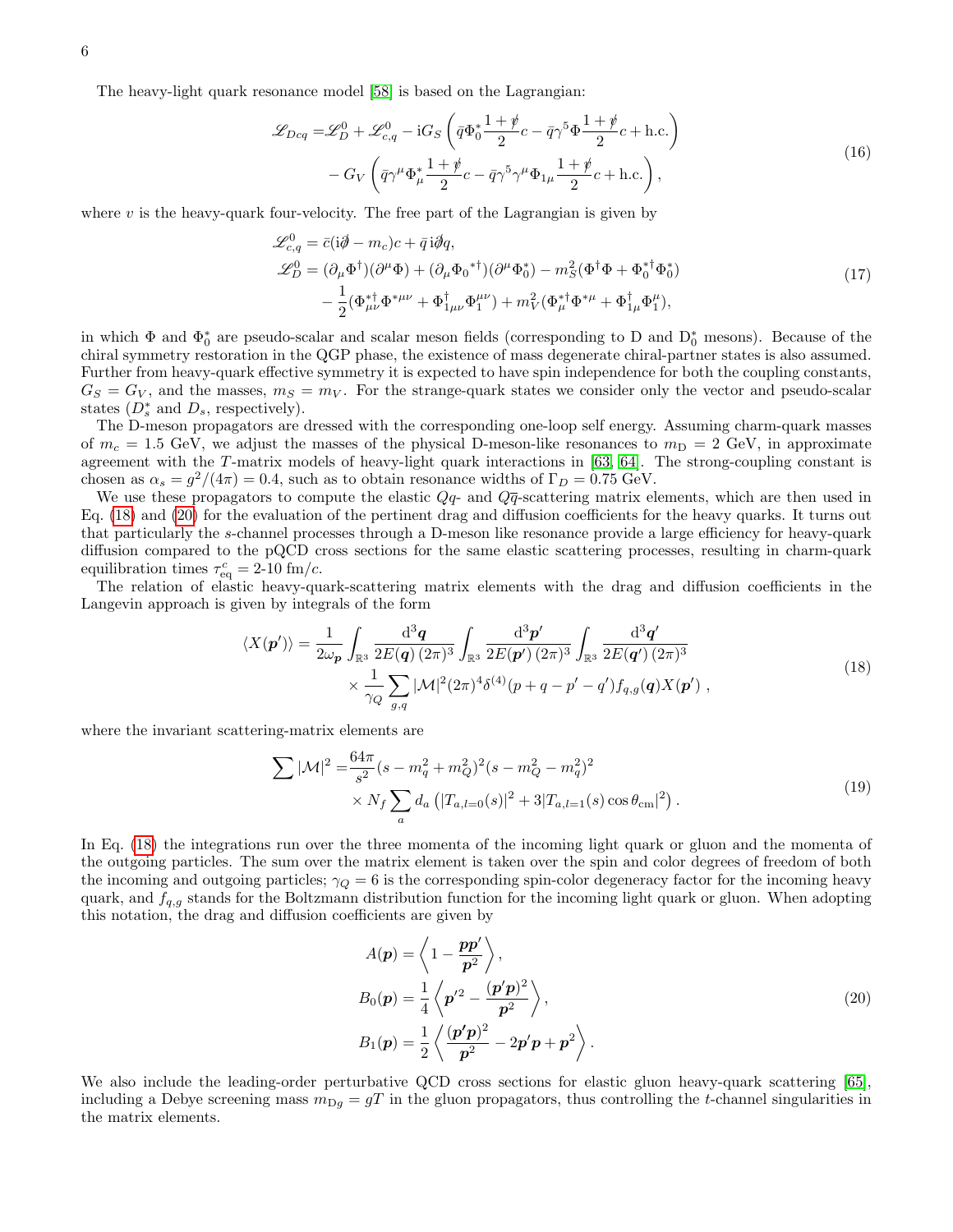#### B. Drag and diffusion coefficients for D-mesons

To account for the combined effect of  $D^+$  and  $D^0$  ( $D^-$  and  $\bar{D}^0$ ) mesons we implement the transport coefficients using the D-meson  $(\bar{D}$ -meson) isospin-averaged scattering amplitudes. In this way we are incorporating possible "off-diagonal transitions" in which the heavy meson can exchange flavor like  $D^+\pi^0 \to D^0\pi^+$ .

Below the hadronization temperature the D and  $\bar{D}$  mesons interact with the hadrons that compose the thermal bath. We assume that the main contribution to the drag force and diffusion coefficients is due to their scattering with the most abundant hadronic species. For the microscopic calculation of transport coefficients we consider the set of pseudoscalar light mesons  $\pi$ , K,  $\bar{K}$ ,  $\eta$  and the baryons N,  $\bar{N}$ ,  $\Delta$ ,  $\bar{\Delta}$ .

A detailed presentation of the effective Lagrangian for heavy mesons and transport coefficients is described in Refs. [\[66](#page-23-10)[–69\]](#page-23-11). Here we only review the basic aspects of the methodology. We split the discussion between the interaction of D mesons with lighter mesons, and with baryons. The two sectors have in common that the effective Lagrangian follows from the principles of chiral and heavy-quark spin symmetry (HQSS), and the final scattering matrix elements satisfy exact unitarity constraints. Unitarity is assured by the implementation of a unitarization procedure to the perturbative scattering amplitudes obtained from the effective theory.

#### 1. Interaction with light mesons

The effective Lagrangian describing D mesons and the light pseudoscalar mesons is described in Ref. [\[66,](#page-23-10) [68\]](#page-23-12) (and references therein). The D meson is incorporated within a  $J=0$  isotriplet  $D=(D^0, D^+, D_s^+)$ . In addition, the  $J=1$ meson field  $D^*_{\mu} = (D^{*0}, D^{*+}, D^{*+}_{s})_{\mu}$  is also introduced in accordance to HQSS. The set of  $SU(3)_f$  (pseudo-)Goldstone bosons is introduced via the exponential representation  $U = u^2 = \exp\left(\frac{\sqrt{2i}\Phi}{f}\right)$ , where the matrix

$$
\Phi = \begin{pmatrix} \frac{1}{\sqrt{2}} \pi^0 + \frac{1}{\sqrt{6}} \eta & \pi^+ & K^+ \\ \pi^- & -\frac{1}{\sqrt{2}} \pi^0 + \frac{1}{\sqrt{6}} \eta & K^0 \\ K^- & \bar{K}^0 & -\frac{2}{\sqrt{6}} \eta \end{pmatrix} ,
$$
(21)

and  $f$  is the pion decay constant in the chiral limit. The leading-order (LO) Lagrangian is fixed by chiral symmetry and HQSS. It incorporates the standard LO chiral perturbation theory for the Goldstone bosons, and

$$
\mathcal{L}_{LO} = \langle \nabla^{\mu} D \nabla_{\mu} D^{\dagger} \rangle - m_{\text{D}}^{2} \langle D D^{\dagger} \rangle - \langle \nabla^{\mu} D^{*\nu} \nabla_{\mu} D_{\nu}^{*\dagger} \rangle \n+ m_{\text{D}}^{2} \langle D^{*\mu} D_{\mu}^{*\dagger} \rangle + ig \langle D^{*\mu} u_{\mu} D^{\dagger} - Du^{\mu} D_{\mu}^{*\dagger} \rangle \n+ \frac{g}{2m_{\text{D}}} \langle D_{\mu}^{*} u_{\alpha} \nabla_{\beta} D_{\nu}^{*\dagger} - \nabla_{\beta} D_{\mu}^{*} u_{\alpha} D_{\nu}^{*\dagger} \rangle \epsilon^{\mu \nu \alpha \beta} ,
$$
\n(22)

where  $m<sub>D</sub>$  is the tree-level heavy-meson mass, the bracket denotes trace in flavor space, and

$$
u_{\mu} = i \left( u^{\dagger} \partial_{\mu} u - u \partial_{\mu} u^{\dagger} \right) , \qquad (23)
$$

<span id="page-6-0"></span>
$$
\nabla_{\mu} = \partial_{\mu} - \frac{1}{2} \left( u^{\dagger} \partial_{\mu} u + u \partial_{\mu} u^{\dagger} \right) , \qquad (24)
$$

are the auxiliary axial vector field, and the covariant derivative, respectively. The coupling  $g$  connects heavy and light mesons and can be fixed such that the decay width of the process  $D^* \to D + \pi$  is reproduced. The Lagrangian is further expanded up to next-to-leading order (NLO) in chiral counting. This order (not reproduced here) is needed to account for the light-meson masses and additional interactions between heavy and light sectors. The expression of the perturbative potential at NLO is

$$
V_{ij}^{\text{meson}} = \frac{C_{0,ij}}{2f^2}(p_1 \cdot p_2 - p_1 \cdot p_4) + \frac{2C_{1,ij}h_1}{f^2} + \frac{2C_{2,ij}}{f^2}h_3(p_2 \cdot p_4) + \frac{2C_{3,ij}}{f^2}h_5\left[(p_1 \cdot p_2)(p_3 \cdot p_4) + (p_1 \cdot p_4)(p_2 \cdot p_3)\right],
$$
\n(25)

where i, j denote the incoming and outgoing scattering channels  $(1, 2 \rightarrow 3, 4)$ ,  $C_{n, ij}$  are numerical coefficients depending on the isospin, spin, strangeness and charm quantum numbers, and  $h_n$  are the low-energy coefficients, appearing at NLO and not fixed by symmetry arguments alone, but by matching physical observables to experimental data [\[66\]](#page-23-10). Equation [\(25\)](#page-6-0) provides the NLO scattering amplitudes for meson-meson (elastic and inelastic) scattering. The interactions of D mesons are obtained by appropriate charge conjugations.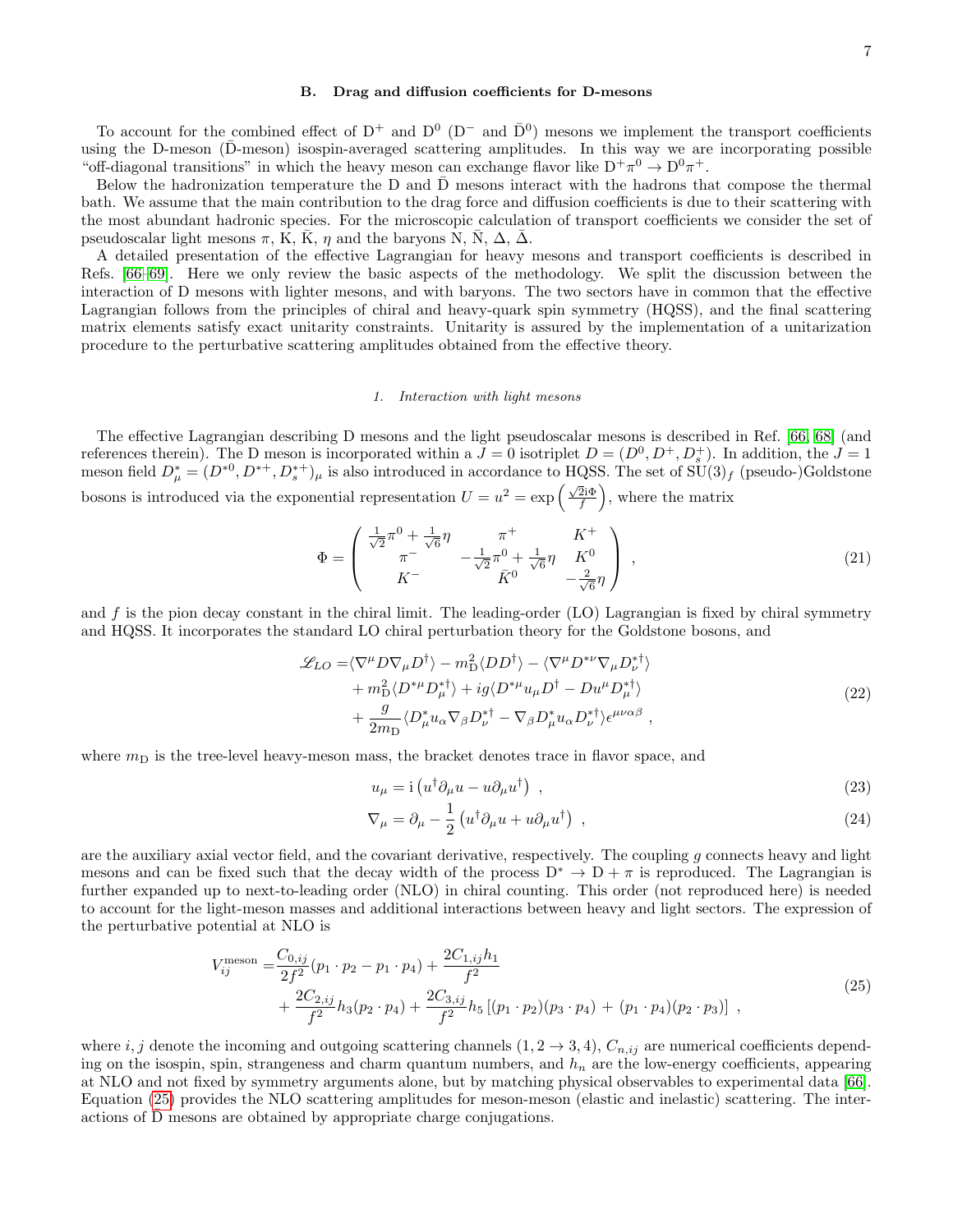<span id="page-7-1"></span>To increase the validity to moderate energies we impose exact unitarity on these amplitudes. This is achieved by the solution of the Bethe-Salpeter equation, or T-matrix approach similar to the one used for the partonic case. We use V as the kernel for the  $T-$ matrix equation, in a full coupled-channel basis. The integral equation is simplified within the "on-shell" approximation [\[66\]](#page-23-10) and transformed into an algebraic equation  $T = V + VGT$ , which is readily solved by

$$
T_{ij} = [1 - V\tilde{G}]_{ik}^{-1}V_{kj} , \qquad (26)
$$

where  $\hat{G}$  is the so-called loop function (integral over the internal momentum of the two-particle propagator).

In addition to the exact unitarity satisfied by T, the unitarization method produces a set of resonance and bound states in some of the scattering channels, appearing as poles in the complex-energy plane of T. The identification of these poles with experimental states, helps us to fix the unknown parameters of the effective approach (low-energy constants and the regularization parameters of  $\tilde{G}$ ). In particular, we obtain the  $D_0^*(2400)$  in the  $(I, J^P) = (1/2, 0^+)$ channel, and the bound state  $D_{s0}^*(2317)$  in the  $(I, J^P) = (0, 0^+)$ . In Fig. [3](#page-7-0) we present the drag force (left panel) and



<span id="page-7-0"></span>FIG. 3. (Color online) Drag (left) and diffusion (right) coefficients at different temperatures for D mesons interacting with the pseudoscalar meson octet  $\pi$ , K,  $\bar{K}$ ,  $\eta$ .

diffusion coefficient (right panel) of D mesons interacting with light mesons as functions of momentum for several temperatures at  $\mu_B = 0$ . For large momentum—beyond the natural application of the effective Lagrangian—the interactions are taken assuming constant cross sections. Although the qualitative behavior of the transport coefficients is similar to the case for c quarks, notice that the numerical values are one order of magnitude smaller.

#### 2. Interaction with baryons

The interaction of D mesons with baryons follows a parallel methodology using an effective Lagrangian based on chiral and HQSS symmetries. In this case the formalism is taken from Refs. [\[69–](#page-23-11)[73\]](#page-23-13). The Lagrangian is considered at LO in chiral expansion, and is further reduced to a Weinberg-Tomozawa interaction when the Goldstone bosons participate in the interaction. Then, the  $SU(3)<sub>f</sub>$  chiral symmetry is enlarged to  $SU(6)$  symmetry (spin times flavor). From the degrees of freedom introduced in the effective description, we focus on those involved in the interaction of the D meson with  $N, \overline{N}, \Delta$  and  $\overline{\Delta}$  baryons.

The tree-level meson-baryon scattering amplitudes have the structure

$$
V_{ij}^{\text{baryon}} = \frac{D_{ij}}{4 f_i f_j} (2\sqrt{s} - M_i - M_j) \sqrt{\frac{M_i + E_i}{2M_i}} \sqrt{\frac{M_j + E_j}{2M_j}} \,, \tag{27}
$$

where  $M_i$ ,  $E_i$  and  $f_i$  denote respectively the baryon mass, C.M. energy, and the meson decay constant participating in the i channel. The  $D_{ij}$  are numerical coefficients depending on the quantum numbers of the scattering channel.

As in the meson sector, these amplitudes are used as kernels in a coupled-channel T-matrix approach. It is again solved in the "on-shell" approximation to obtain the solution given of Eq. $(26)$ , which satisfies exact unitarity. A large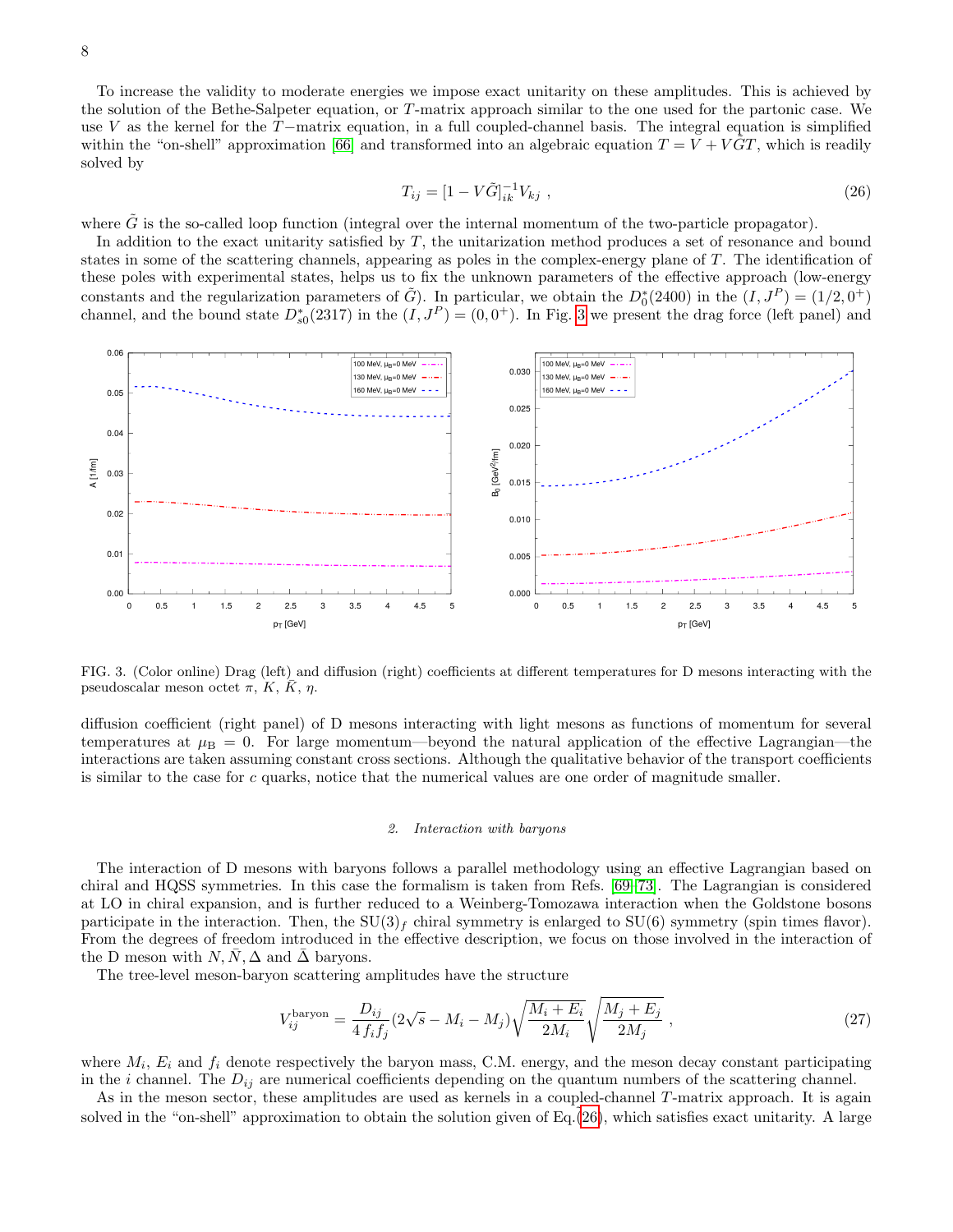set of resonant and bound states are dynamically generated by the unitarization procedure. The most prominent ones being the  $\Lambda_c(2595)$  in the  $(I, J^P) = (0, 1/2^-)$  channel and the  $\Sigma_c(2550)$  in the  $(I, J^P) = (1, 3/2^-)$  channel.

Once the scattering amplitudes are fixed, the D-meson transport coefficients are computed—like in the partonic case—within the Fokker-Planck approximation. The drag force and the diffusion coefficients are calculated using the same equations as in [\(18,](#page-5-0)[20\)](#page-5-1), but implementing quantum statistics instead. Pertinent isospin-spin degeneracy factors are used for each degree of freedom.

The dependence of the transport coefficients on the chemical potential has been addressed in Ref. [\[68\]](#page-23-12). To an excellent approximation the fugacity ( $z = e^{\mu B/T}$ ) factorizes out of the expression of the meson-baryon transport coefficients (and  $z^{-1}$  factorizes out for the antibaryon case). In this respect, the transport coefficients of the D meson can be constructed by a linear combination of the transport coefficients of mesons, baryon and antibaryon at  $\mu_B = 0$ , with respective coefficients 1, z,  $z^{-1}$  (for the  $\bar{D}$  meson, baryon and antibaryon coefficients should be reversed).

In Fig. [4](#page-8-1) we show the transport coefficients for the D mesons interacting with baryons (alternatively,  $\overline{D}$  with antibaryons). Due to the Boltzmann suppression of baryons, the transport coefficients are considerably suppressed with respect to those for mesons.



<span id="page-8-1"></span>FIG. 4. (Color online) Drag (left) and diffusion (right) coefficients at different temperatures for D mesons interacting with baryons  $N$  and  $\Delta$ .

In Fig. [5](#page-9-0) we present a similar plot of the coefficients for the  $\overline{D}$  mesons interacting with baryons (equivalently, D mesons with antibaryons). Let us note that for the rather different cross sections as compared to the previous case, the transport coefficients are very similar. The reason is that the transport coefficients are not very sensitive to the details of the scattering amplitude (resonance peaks, channel openings...), but only to the thermal average of it, which is similar in both cases. However, we note that the D-meson-baryon interaction is stronger, with more resonances contributing to the total cross section. This is reflected in slightly larger coefficients.

Finally, in Figs. [6](#page-9-1) and [7](#page-10-0) we show the effect of the baryochemical potential. A sizable increase of the drag and diffusion coefficients is obtained for moderate values of the chemical potential, entirely due to the baryon and antibaryon contributions. For higher  $\mu_B$  this important increase of the coefficients produces a large energy loss and momentum diffusion of D mesons in dense matter.

### <span id="page-8-0"></span>V. IMPLEMENTATION OF THE NUMERICAL SIMULATIONS

Notice: except in case of explicit distinctions, in this section we will use the term  $c$ , *charm* quark and D mesons both for particles and anti-particles. More precisely, we will consider  $D^+$  and  $D^-$  only, excluding all other open charm mesons.

We use Pythia 8.2 [\[74,](#page-23-14) [75\]](#page-23-15) to obtain a set of  $10^6$  charm-anti-charm quark pairs by performing p+p collisions at  $E_{\rm lab} = 25 \,\text{GeV}$  $E_{\rm lab} = 25 \,\text{GeV}$  $E_{\rm lab} = 25 \,\text{GeV}$ , enabling the  $SoftQCD \text{ mode}^2$ . The initial charm and anti-charm distributions versus transverse

<span id="page-8-2"></span><sup>2</sup> For technical reasons in Pythia the simulations are performed in a fixed target set-up and the four-momenta are boosted back to the center of mass frame.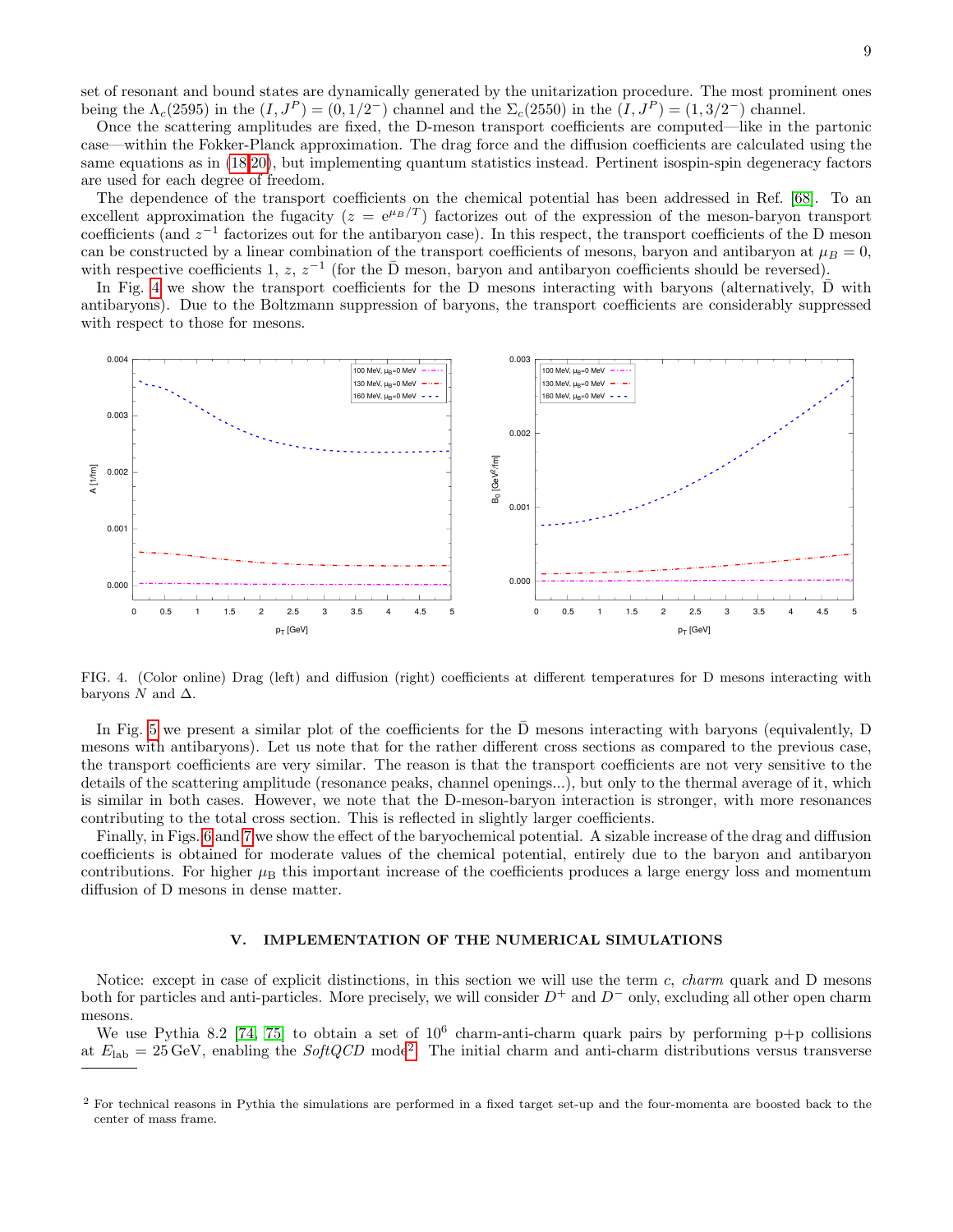

<span id="page-9-0"></span>FIG. 5. (Color online) Drag (left) and diffusion (right) coefficients at different temperatures for  $\bar{D}$  mesons interacting with baryons  $N$  and  $\Delta$ .



<span id="page-9-1"></span>FIG. 6. (Color online) Drag (left) and diffusion (right) coefficients at different temperatures for D and D mesons, taking into account a fugacity factor.

momentum and rapidity are shown in Fig. $(8)$ . Pythia is also used to compute the  $D/D$  mesons momentum distribution in  $p - p$  collisions, shown in Fig. [9](#page-11-0) with respect to the transverse momentum (left) and rapidity (right). Here one observes (Fig. [\(9\)](#page-11-0), right) that the different production channels  $pp \to D\bar{D} + X$  and  $pp \to \bar{D}\Lambda_c + X$  lead to different initial rapidity distributions for the charm and anti-charm channels.

After this preliminary step, we perform the Langevin propagation of the charm quarks in the background medium, first modeling it with the UrQMD hydrid model[\[28\]](#page-22-22) and then with the UrQMD coarse-graining approach[\[29\]](#page-22-23).

To obtain the space-time points of the production of the charm quarks, we perform an UrQMD run with elastic zero degree scatterings between the colliding nuclei (Monte Carlo Glauber initial conditions), saving the space-time coordinates of the points where collisions between the nucleons happened. In the subsequent full UrQMD runs, for each event we distribute over these collision points around 140000  $c$ - $\bar{c}$  pairs previously created with Pythia. The (anti-)charm quarks propagate along straight lines without interacting with any particle until the onset of the hydrodynamical phase, i.e. after the two nuclei have completely passed through each other at  $t = (2R_{\text{nucl}})/(\sqrt{\gamma_{\text{CM}}^2 - 1}) \approx 3.5$  fm. The timestep for the Langevin propagation is  $dt_{\text{Langevin}} = 0.01 dt_{\text{hydro}}$  for each hydro timestep. We have checked that this accuracy is sufficient to obtain stable results. At each Langevin iteration step we use the values of the fluid temperature T and fluid velocity components  $v_i$  to perform a bilinear interpolation of the transport coefficients (which depend on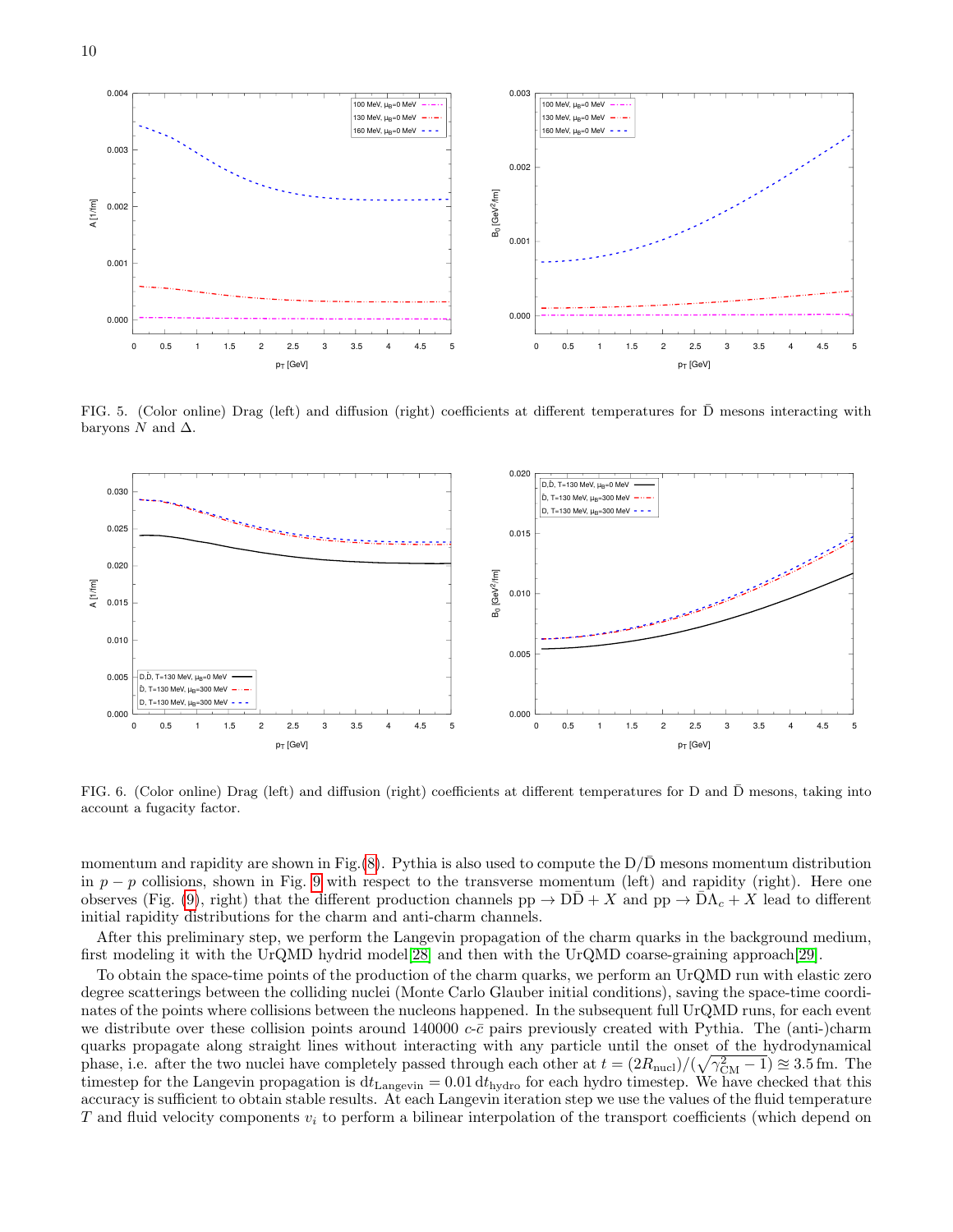

<span id="page-10-0"></span>FIG. 7. (Color online)  $B_1$  coefficients at different temperatures for D and  $\overline{D}$  mesons, taking into account a fugacity factor.



<span id="page-10-1"></span>FIG. 8. (Color online) Spectra of initial charms and anti-charms as sampled with Pythia. The left figure shows the (normalized)  $1/NdN/dp<sub>T</sub>$  distribution (in the rapidity range  $|y| < 0.35$ ), the right figure shows the (normalized)  $1/NdN/dy$  distribution.

the momentum  $p$  and the temperature  $T$ ). The finite baryon chemical potential is taken into account by multiplying the drag and diffusion coefficients of the charm quarks by a fugacity factor  $e^{\mu_q/T}$  for  $\bar{c}$  quarks  $e^{-\mu_q/T}$  for c quarks  $(\mu_q = \mu_B/3)$ . For the D mesons we use  $K_D(T, \mu_B, p) = K_{\text{mesons}}^D(T, p) + e^{\mu_B/T} K_{\text{baryons}}^D(T, p) + e^{-\mu_B/T} K_{\text{antibar}}^D(T, p)$ and  $K_{\bar{D}}(T,\mu_B,p) = K_{\text{mesons}}^{\text{D}}(T,p) + e^{-\mu_B/T} K_{\text{baryons}}^{\text{D}}(T,p) + e^{\mu_B/T} K_{\text{antibar}}^{\text{D}}(T,p)$ , where the K is any of the transport coefficients A,  $B_{\perp}$ ,  $B_{\parallel}$  and  $K_{\text{mesons}}^{\text{D}}$ ,  $K_{\text{baryons}}^{\text{D}}$ ,  $K_{\text{antib}}^{\text{D}}$  are the contributions coming from the interactions of D mesons with other mesons, baryons and anti-baryons, respectively. In our model, we assume that the medium affects the propagation of the heavy quarks, but the medium itself is not affected by the heavy quarks that we inject. There is also no interaction between the injected charm quarks. This approximation allows us to use a large number of charm quarks per event, thus reducing considerably the number of events needed to reach a sufficient statistics.

We assume to have instantaneous hadronization and decoupling processes which happen at the same temperature  $T_c$ , that means that the  $c(\bar{c})$  quarks immediately become  $D(D)$ -mesons as soon as they are found to be in a fluid cell with a temperature  $T < T_c$  and, on the contrary,  $D(\bar{D})$ -mesons become  $c(\bar{c})$  quarks if they are in a cell with  $T > T_c$ .

We consider hadronization either through coalescence or Peterson fragmentation. We assume a constituent quark rest mass for up and down quarks of  $m_{u,d} = 369 \text{ MeV}$ , a charm quark mass  $m_c = 1.5 \text{ GeV}$  and a D-meson mass  $m_D = 1.869 \,\text{GeV}$  (we neglect the 5 MeV mass difference between  $D^+/D^-$  and  $D^0/\bar{D}^0$ ). The velocity components  $v_x, v_y, v_z$  of the light quarks are taken as equal to the fluid velocity, i.e. thermal smearing is omitted. The probability of hadronization by coalescence,  $P_{\text{coa}}[76]$  $P_{\text{coa}}[76]$ , in terms of the four momentum components  $p^{\mu}$  of the light quarks is given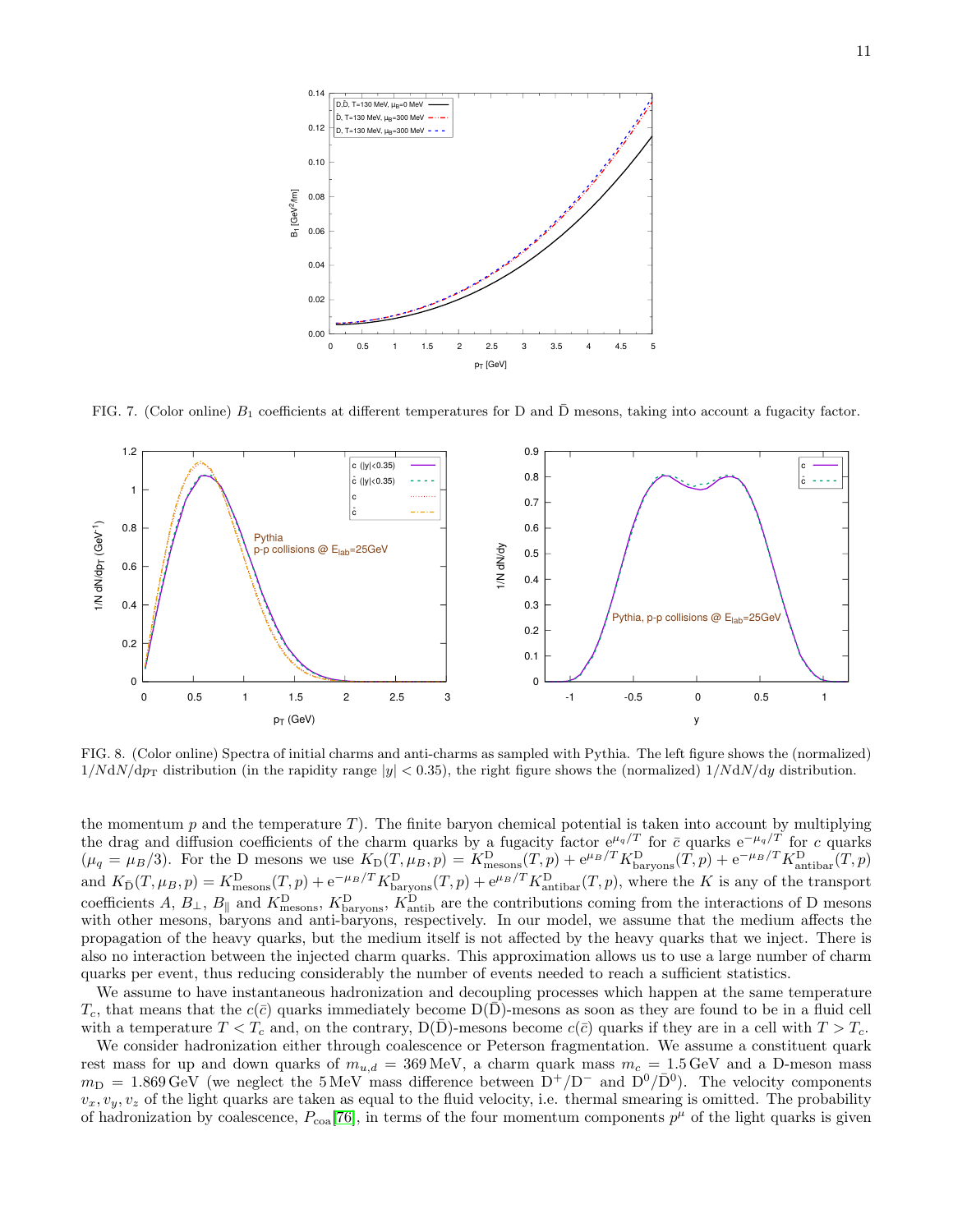



<span id="page-11-0"></span>FIG. 9. (Color online) Spectra of  $D/\overline{D}$ -mesons in p-p collisions sampled with Pythia. The left figure shows the (normalized)  $1/NdN/dp<sub>T</sub>$  distribution (in the rapidity range  $|y| < 0.35$ ), the right figure shows the (normalized)  $1/NdN/dy$  distribution.

<span id="page-11-1"></span>by:

$$
P_{\text{coa}} = \exp\left\{ \left[ (\Delta p^0)^2 - \sum_{i=1}^3 (\Delta p^i)^2 - (\Delta_m)^2 \right] \sigma^2 \right\}.
$$
 (28)

Here the  $\Delta p$  are the differences between the four-momentum components of the heavy and the light quark,  $\Delta_m$  =  $m_c - m_{u,d}, \sigma = \sqrt{\frac{8}{3(\hbar c)^2} r_{\rm D_{(rms)}}^2}$  and  $r_{\rm D_{(rms)}}^2$  is the mean squared radius of the D-meson.

In case of coalescence, the four-momentum of the newly formed  $D(D)$ -meson is given by the sum of the four-momenta of the constituent quarks, while, in case of Peterson fragmentation, the  $D(D)$ -meson obtains a fraction of momentum of the charm quark according to the distribution[\[77\]](#page-23-17):

<span id="page-11-2"></span>
$$
D(z) = \frac{H}{z[1 - (1/z) - \epsilon_p/(1-z)]^2}.
$$
\n(29)

Here H is a normalization constant, z the momentum fraction obtained in the fragmentation and  $\epsilon_p$  a parameter. Peterson fragmentation is the only process allowed for heavy quarks hadronizing in the void, a condition that may occur in the coarse graining approach. On average, roughly 80% of the times the hadronization channel is Peterson fragmentation, more than it is commonly expected at low collision energies, especially if we consider that in Eq. [\(28\)](#page-11-1) we removed the dependence on the spatial distance between the heavy and the light quark in the probability distribution, which is present, for example, in the original Ref. [\[76\]](#page-23-16) or in Ref. [\[18\]](#page-22-43). At the moment, we do not have a clear explanation for this issue.

In the case of the charm quarks originating from D mesons entering into cells with  $T > T_c$ , we maintain the fourvelocity. We evolve the UrQMD hydro simulations until the energy density over the grid is below  $0.3\varepsilon_0$  ( $\varepsilon_0$  =  $146.5 \,\mathrm{MeV}/\mathrm{fm}^3$ ), then, using the phase-space data (position and velocities) of the charm quarks at the beginning of the hydro phase, we repeat each series using the coarse-graining approach.

We maintain the same time step for the Langevin propagation process that we use in hydro, i.e.  $8 \cdot 10^{-4}$  fm, so, since the time resolution of the coarse graining data is  $0.2 \text{ fm}$  for reactions with impact parameter  $b = 3 \text{ fm}$  and 0.4 fm for reactions with impact parameter  $b = 3$ fm, we perform 250 and 500 iterations per coarse-graining time step, respectively. As before for the hydro case, we check that the choice of the time step has no effect on the final results. We start the simulations in the coarse-graining approach from 3.6 fm, propagating again the charm quarks along straight lines from the hydro starting time until this time. The method is the same as in the hydrid approach. However, in addition we can now follow the bulk evolution of the system until  $t = 75$  fm. To avoid spurious effects in the coarse-graining simulations due to a few cells with low statistics and therefore unrealistic momentum transfers, we limit the fugacity factors to lie in the range [0.01-100], after a comparison with the hydro case.

The D mesons decay weakly into non charmed hadrons before reaching the detectors, however they are relatively long-lived, with proper mean decay lengths of order  $100 \mu m[78]$  $100 \mu m[78]$ , therefore their decay products are not affected by hadronic rescattering and the decay vertices can be accurately reconstructed. This is the reason why we did not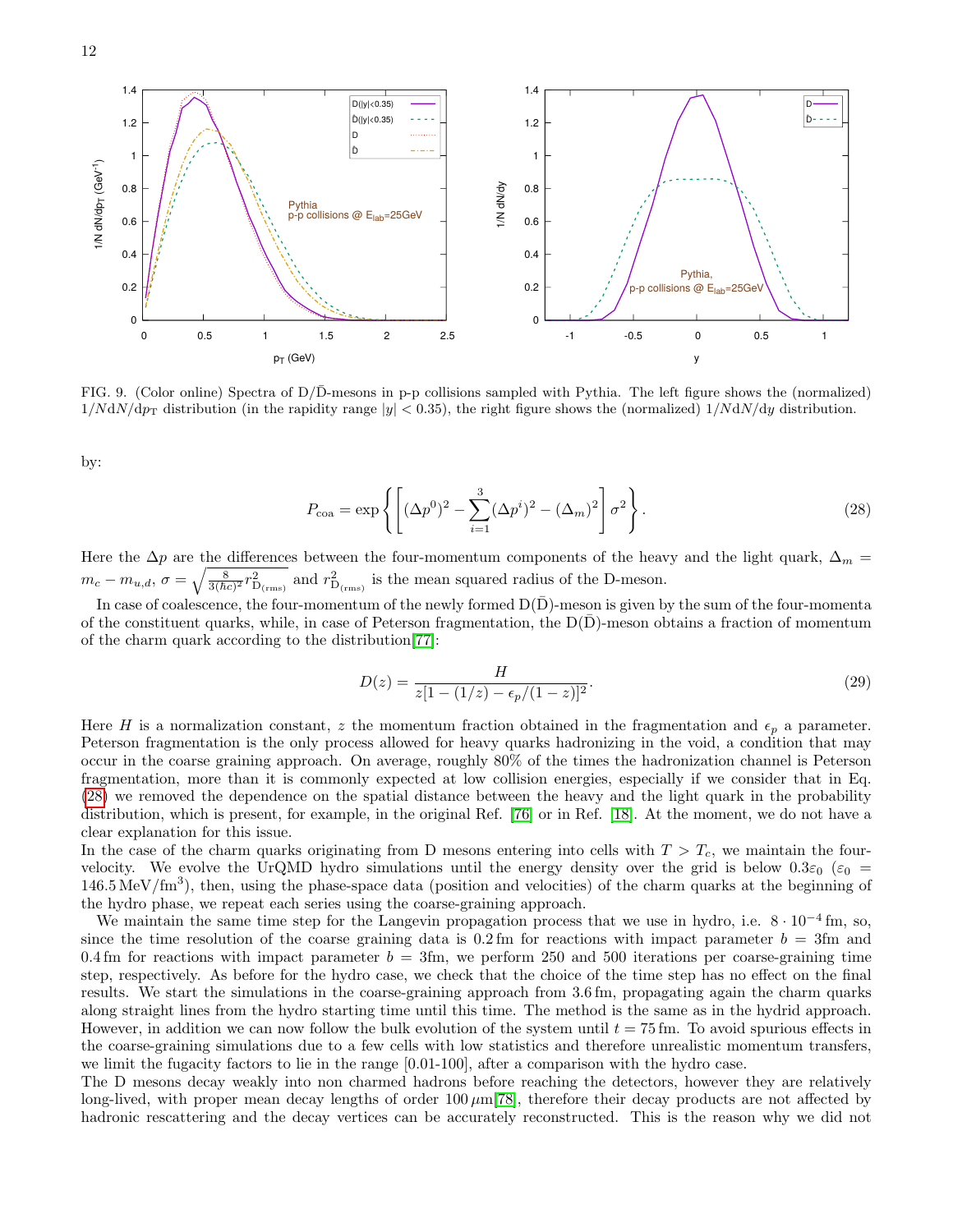13

consider important to simulate also their decay into directly observed hadrons. However, probably we will reconsider open heavy flavor meson decays in future studies, when including also excited states[\[79\]](#page-23-19), or when working at higher collision energies and interested in distinguishing the prompt D mesons signal from the feed-down of heavier particles. For each combination of the parameters, we run 2000 events.





<span id="page-12-0"></span>FIG. 10. (Color online) Normalized  $1/NdN/dp<sub>T</sub>$  distribution of the final  $D/\overline{D}$  mesons, in the rapidity range  $|y| < 0.35$ , for Au+Au collisions at  $E_{\text{lab}} = 25 \text{ AGeV}$ , using the UrQMD/hybrid model. The hadronization parameters are  $\epsilon_p = 0.05$  and  $\langle r_{\rm D_{\rm rms}} \rangle = 0.6\, {\rm fm}.$  Left:  $b = 3\, {\rm fm},$  right:  $b = 7\, {\rm fm}.$ 



<span id="page-12-1"></span>FIG. 11. (Color online) Normalized  $1/NdN/dp<sub>T</sub>$  distribution of the final  $D/\overline{D}$  mesons, in the rapidity range  $|y| < 0.35$ , for Au+Au collisions at  $E_{\text{lab}} = 25 \text{ AGeV}$ , using the UrQMD/coarse-graining approach. The hadronization parameters are  $\epsilon_p = 0.05$ and  $\langle r_{D_{\rm rms}} \rangle = 0.6$  fm. Left:  $b = 3$  fm, right:  $b = 7$  fm.

We simulate Au+Au reactions at  $E_{\text{lab}} = 25 \text{ AGeV}$  at fixed impact parameters  $b = 3 \text{ fm}$  and  $b = 7 \text{ fm}$ . The simulations are performed both for the hybrid set-up and the coarse-graining approach. The elliptic flow at midrapidity is calculated in the reaction plane as:

$$
v_2(p_T) = \left\langle \frac{p_x^2 - p_y^2}{p_x^2 + p_y^2} \right\rangle, \quad |y| < 0.35,\tag{30}
$$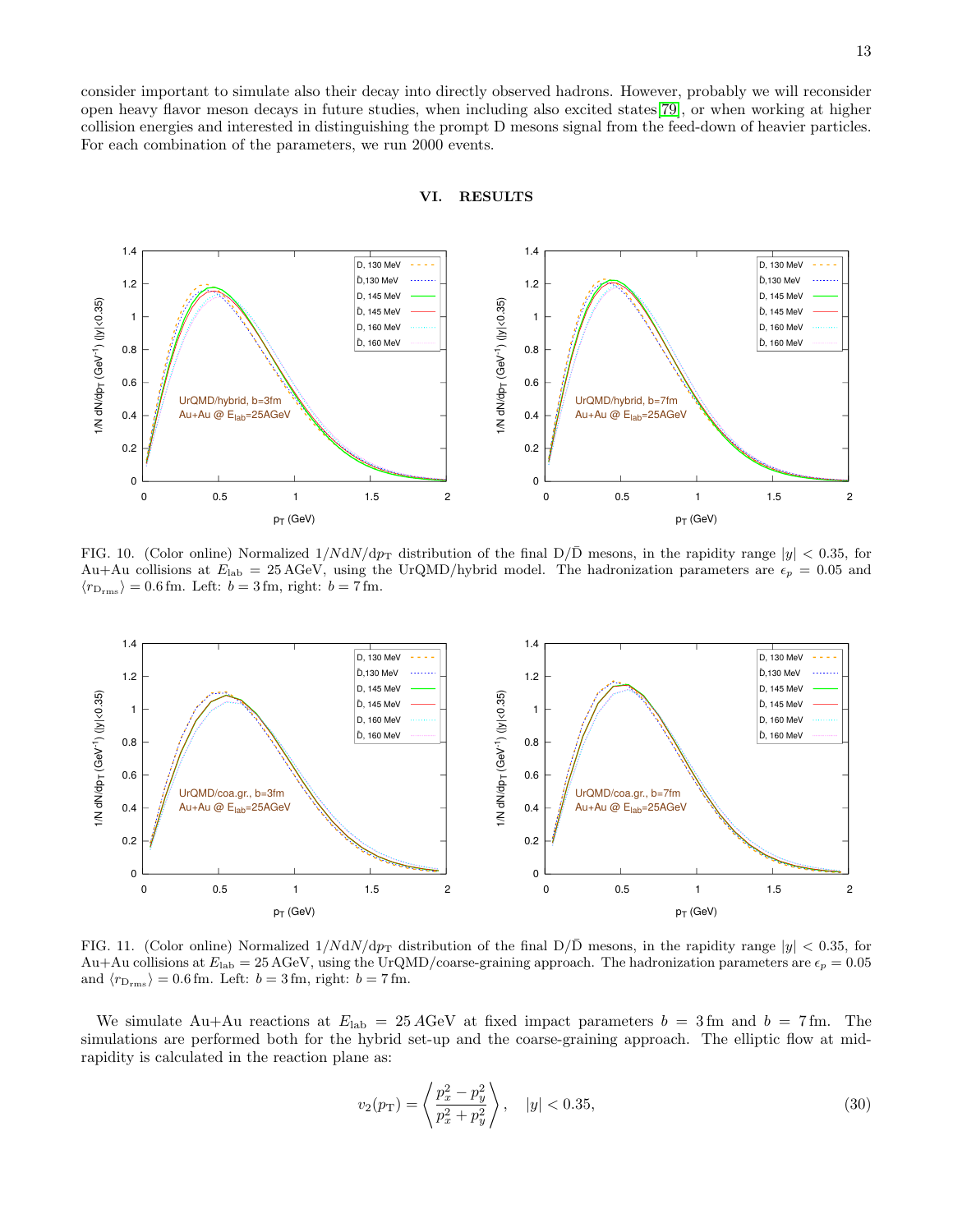

<span id="page-13-0"></span>FIG. 12. (Color online) Final 1/NdN/dy distribution using the UrQMD/hybrid model for Au+Au collisions at 25 GeV per nucleon in the lab frame, assuming different hadronization temperatures, with fixed parameters:  $\epsilon_p = 0.05$  and  $\langle r_{D_{\rm rms}} \rangle = 0.6$  fm. Left:  $b = 3$  fm, right:  $b = 7$  fm.



<span id="page-13-1"></span>FIG. 13. (Color online) Final 1/NdN/dy distribution using the UrQMD/coarse-graining approach for Au+Au collisions at 25 GeV per nucleon in the lab frame, assuming different hadronization temperatures, with fixed parameters:  $\epsilon_p = 0.05$  and  $\langle r_{D_{\rm rms}} \rangle = 0.6$  fm. Left:  $b = 3$  fm, right:  $b = 7$  fm.

where E,  $p_x$ ,  $p_y$  and  $p_z$  are the four-momentum components,  $p_T = \sqrt{p_x^2 + p_y^2}$  is the transverse momentum,  $y =$  $1/2 \ln[(E + p_z)/(E - p_z)]$  is the rapidity and the averages are made over all charm particles produced in all the events of a series at a given impact parameter.

#### A. Dependence on the hadronization temperature

To explore the sensitivity of the  $D/\bar{D}$  elliptic flow and momentum distribution on the lifetime of the partonic phase, we evaluate the effect of three different hadronization temperatures: 160 MeV, 145 MeV and 130 MeV. In all cases we perform the Langevin propagation until the local temperature of the computational cell is above 60 MeV. In (Eq. [28\)](#page-11-1), which gives the probability to hadronize by coalescence, we set  $\langle r_{D_{\rm rms}} \rangle = 0.6$  fm, while in the fragmentation function (Eq. [29\)](#page-11-2) we set  $\epsilon_p = 0.05$ .

Figures [10](#page-12-0) and [11](#page-12-1) show the transverse momentum distribution for the final  $D/D$  mesons in the UrQMD/hybrid model and in the UrQMD/coarse-graining approach, respectively, while figures [12](#page-13-0) and [13](#page-13-1) show their rapidity distributions.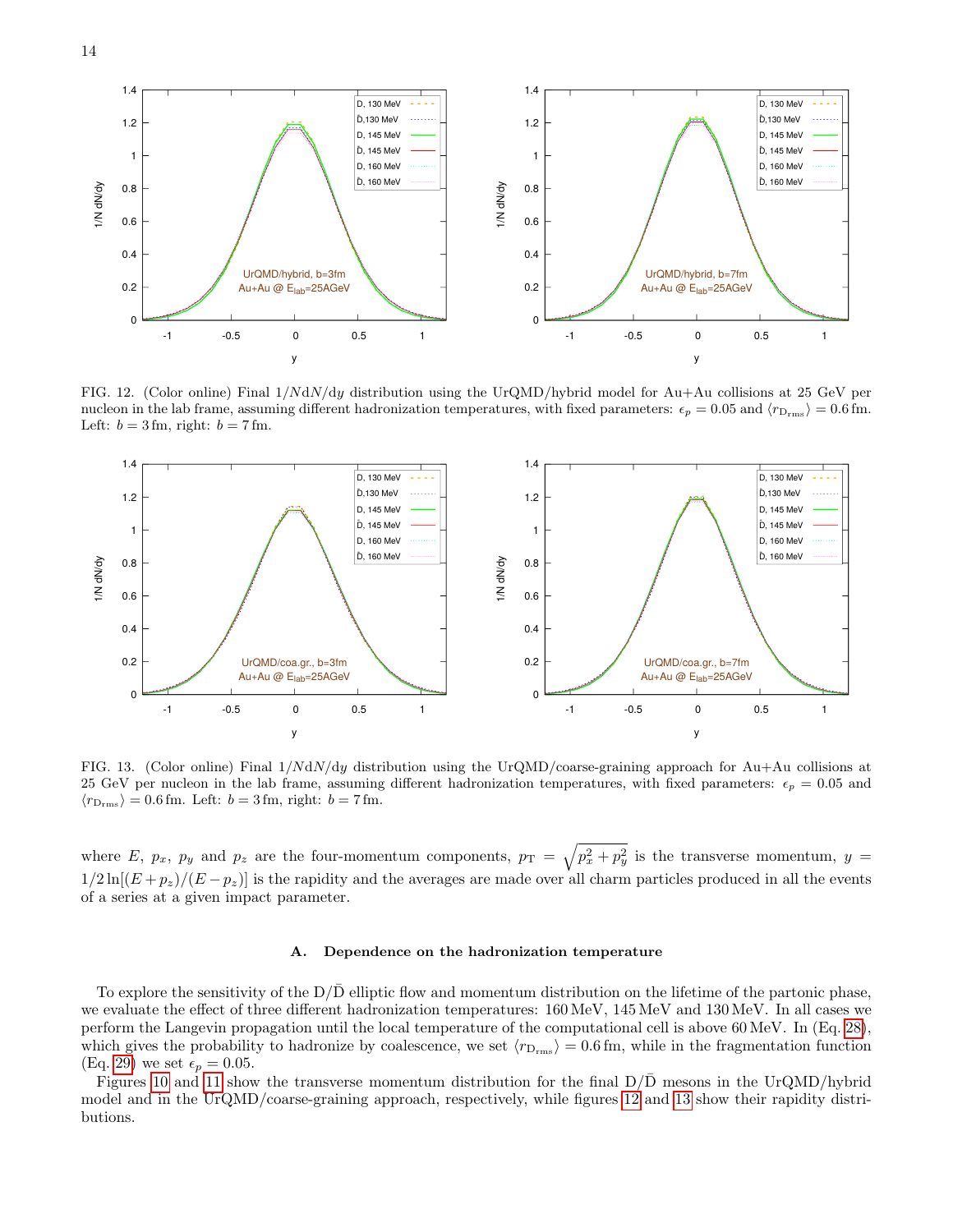

<span id="page-14-0"></span>FIG. 14. (Color online)  $R_{AA}$ , i.e. the ratio of the individually normalized distributions  $1/N_{final}/dp_T$  in Au+Au collisions and  $1/N_{\text{in. Pyt.}}dN_{\text{in. Pyt.}}/dp_{\text{T}}$  in pp collisions (simulated with Pythia), in the rapidity range  $|y| < 0.35$ , for Au+Au collisions at  $E_{\rm lab} = 25 \,\text{AGeV}$ , using the UrQMD/hybrid model. The hadronization parameters are  $\epsilon_p = 0.05$  and  $\langle r_{D\rm rms} \rangle = 0.6 \,\text{fm}$ . Left:  $b = 3$  fm, right:  $b = 7$  fm.



<span id="page-14-1"></span>FIG. 15. (Color online)  $R_{AA}$ , i.e. the ratio of the individually normalized distributions  $1/N_{final}/dp_T$  in Au+Au collisions and  $1/N_{\text{in. Pvt.}}dN_{\text{in. Pvt.}}dp_T$  in pp collisions (simulated with Pythia), in the rapidity range  $|y| < 0.35$ , for Au+Au collisions at  $E_{\rm lab} = 25 \,\text{AGeV}$ , using the UrQMD/coarse-graining approach. The hadronization parameters are  $\epsilon_p = 0.05$  and  $\langle r_{D_{\rm rms}} \rangle$  = 0.6 fm. Left:  $b = 3$  fm, right:  $b = 7$  fm.

Figures [14](#page-14-0) and [15](#page-14-1) show  $R_{AA}$ , i.e.  $R_{AA} = \frac{1/N_{AA} dN/dp_{T}|_{AA}}{1/N_{AA} dN/dp_{T}}$  $\frac{1}{1/N_{\text{pp}} dN/dp_{\text{T}}|_{\text{pp}}}$ , where the distribution in pp is taken from Fig. [\(9,](#page-11-0)

left). In particular, Fig. [14](#page-14-0) refers to the UrQMD/hybrid model, while Fig. [15](#page-14-1) refers to the coarse graining approach. The left and right sides of the figures refer to reactions at fixed impact parameter  $b = 3$  fm and  $b = 7$  fm, respectively. A general trend observed in both scenarios and for both impact parameters is the strong increase of  $R_{AA}$  with increasing transverse momentum. This effect is due to energy conservation, which limits the maximum  $p_T$  available in pp reactions to  $p_T^{\text{max}} = (\sqrt{s_{\text{pp}}} - 2m_p)/2 \simeq 2.5 \text{ GeV}$ . Therefore, we expect and observe this in the  $R_{AA}$  as a strong increase.

To explore more in depth the uncertainties of the initial state, Figures [16](#page-15-0) and [17](#page-15-1) show the same  $R_{AA}$  distributions as before, however now with a different pp baseline. Instead of D-mesons from Pythia, we extract the charm quarks from Pythia in pp and hadronize them according to the Peterson fragmentation. As in the previous case, we observe a good consistency between the results coming from the UrQMD/hydro and the UrQMD/coarse-graining models. However, although essential features like the rise of  $R_{AA}$  at "high"  $p_T$  do not change when switching between the pp baselines, from a quantitative perspective there are noticeable differences. In particular, in Figures [16](#page-15-0) and [17](#page-15-1)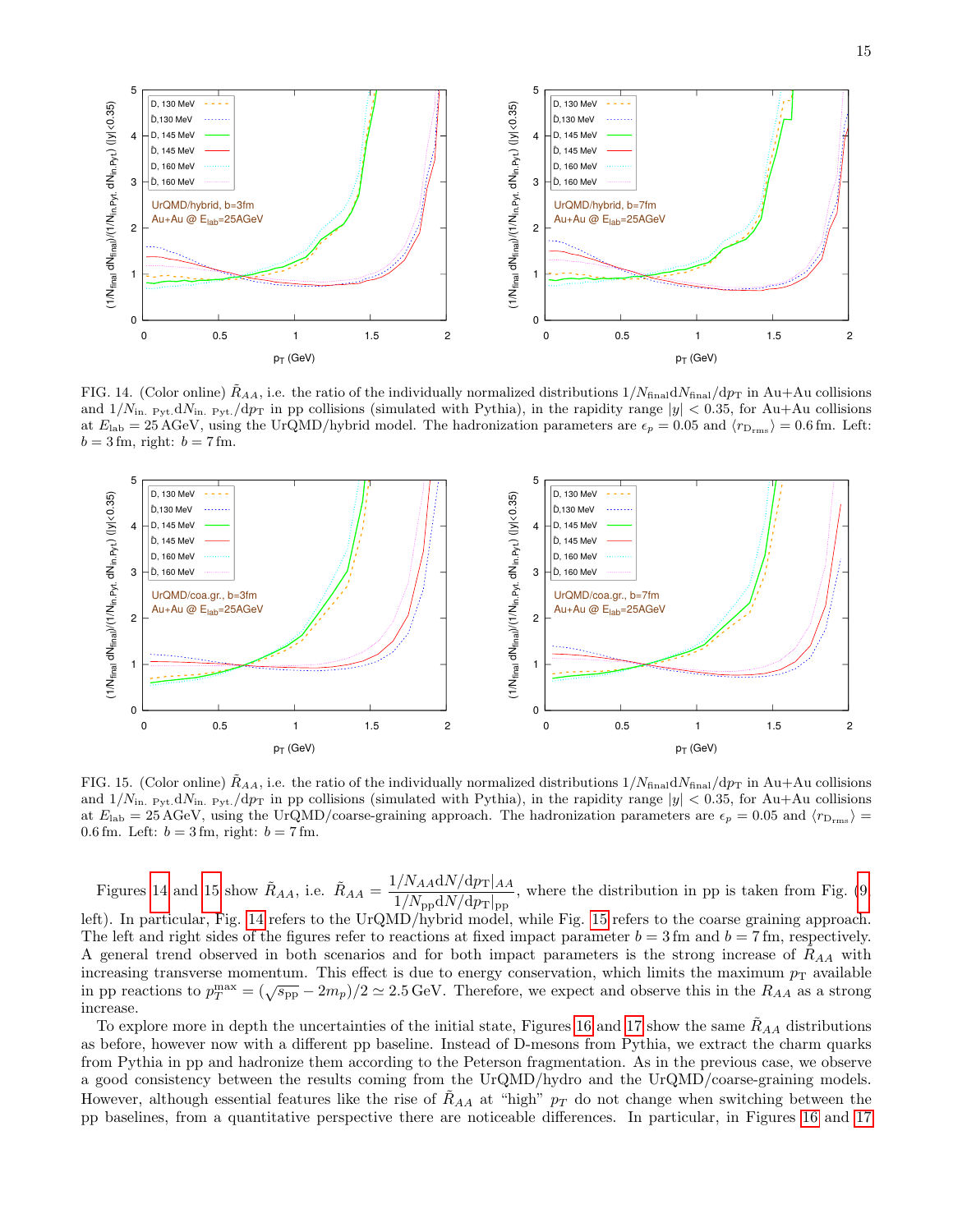

<span id="page-15-0"></span>FIG. 16. (Color online)  $R_{AA}$ , i.e. the ratio of the individually normalized distributions  $1/N_{final}/dp_T$  in Au+Au collisions and  $1/N_{\text{in. Pyt.}}dN_{\text{in. P.f.}}/dp_{\text{T}}$  in pp collisions (Pythia + Peterson fragmentation), in the rapidity range  $|y| < 0.35$ , for Au+Au collisions at  $E_{\rm lab} = 25 \,\text{AGeV}$ , using the UrQMD/hybrid model. The hadronization parameters are  $\epsilon_p = 0.05$  and  $\langle r_{D_{\rm rms}} \rangle$  = 0.6 fm. Left:  $b = 3$  fm, right:  $b = 7$  fm.



<span id="page-15-1"></span>FIG. 17. (Color online)  $R_{AA}$ , i.e. the ratio of the individually normalized distributions  $1/N_{final}/dp_T$  in Au+Au collisions and  $1/N_{\text{in. Pvt.}}dN_{\text{in. P.t.}}dp_T$  in pp collisions (Pythia + Peterson fragmentation), in the rapidity range  $|y| < 0.35$ , for Au+Au collisions at  $E_{\rm lab} = 25 \,\text{AGeV}$ , using the UrQMD/coarse-graining approach. The hadronization parameters are  $\epsilon_p = 0.05$  and  $\langle r_{D_{\rm rms}} \rangle = 0.6$  fm. Left:  $b = 3$  fm, right:  $b = 7$  fm.

we miss the strong distinction between the  $R_{AA}$  of particles and anti-particles visible in Figures [14](#page-14-0) and [15,](#page-14-1) due to the internal Pythia non-perturbative machinery and the inclusion of additional hadronization channels, already mentioned at the beginning of Sect. [\(V\)](#page-8-0), which introduces a sharp difference in the spectra of D and  $\bar{D}$  mesons, clearly shown in Fig. [\(9\)](#page-11-0). On the other hand, it is well known that Pythia focuses on high-energy collisions and results at low energies obtained with non-tuned default program parameters should be taken with care. Anyway, the differences in the  $R_{AA}$  depending on the chosen pp baseline suggest that Peterson fragmentation might tend to overlook important details of the hadronization process and they call for the development and/or the adoption of more sophisticated models. Regarding the normalized momentum distribution with respect to the rapidity, again we observe a good agreement between the UrQMD/hybrid model (Fig. [12\)](#page-13-0) and the UrQMD/coarse-graining approach (Fig. [13\)](#page-13-1). In both cases, for more central collisions we can observe a slightly more evident distinction between particles and anti-particles, in particular for lower hadronization temperature, associated with a small broadening of the distributions. These small effects are consistent with the expected larger interaction with the medium for  $b = 3$  fm.

The results for the elliptic flow with respect to the transverse momentum are shown in Fig. [18,](#page-16-0) in the case of the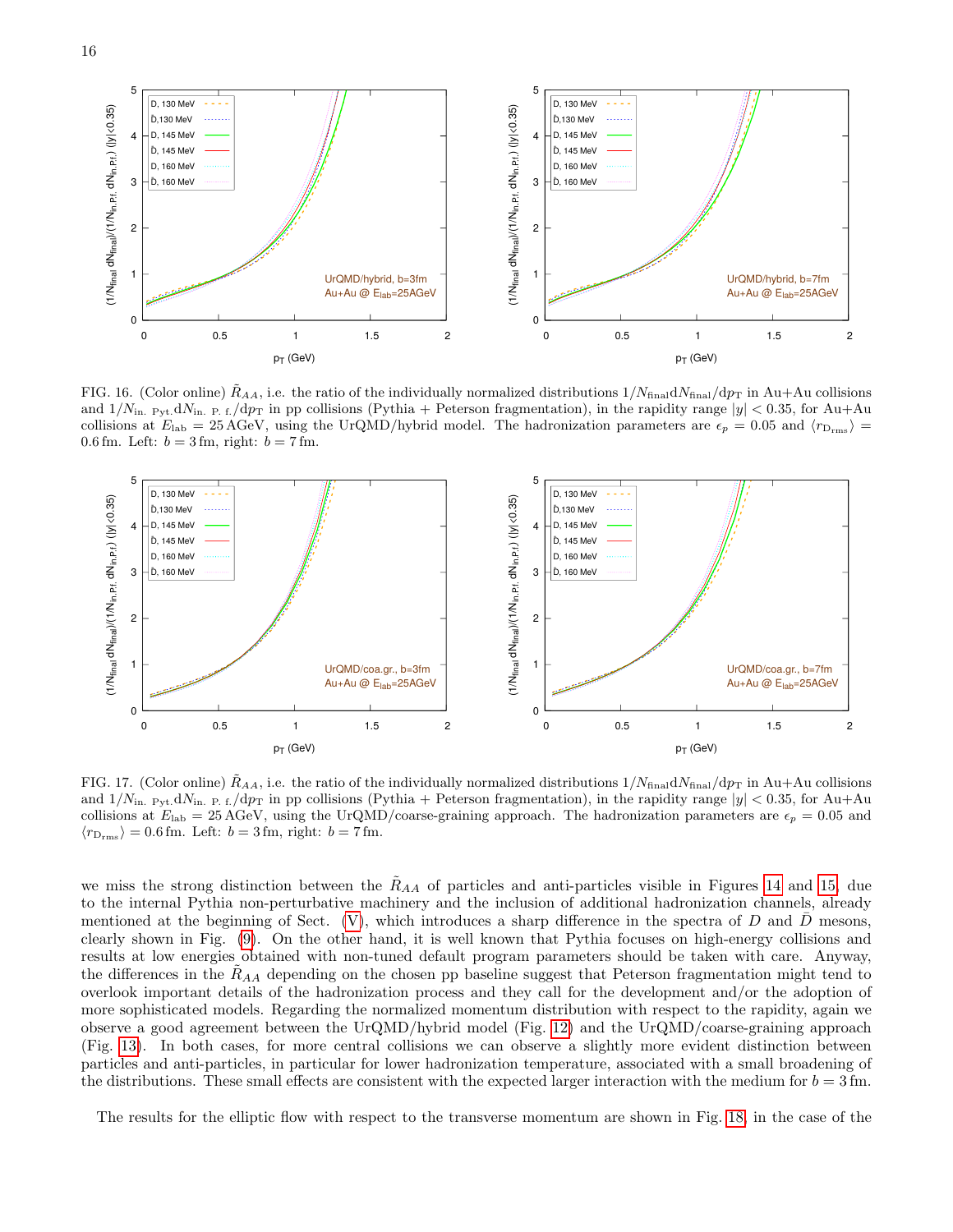

<span id="page-16-0"></span>FIG. 18. (Color online) Elliptic flow of  $D/\bar{D}$  mesons ( $|y| < 0.35$ ) within the UrQMD/hybrid approach in Au+Au collisions at  $E_{\rm lab} = 25$  AGeV. We show different hadronization temperatures, with fixed parameters:  $\epsilon_p = 0.05$  and  $\langle r_{D_{\rm rms}} \rangle = 0.6$  fm. Left:  $b = 3$  fm, right:  $b = 7$  fm. (Note the different scales on the ordinate.)



<span id="page-16-1"></span>FIG. 19. (Color online) Elliptic flow of  $D/\overline{D}$  mesons ( $|y| < 0.35$ ) within the UrQMD/coarse-graining approach in Au+Au collisions at  $E_{\rm lab} = 25$  AGeV. We show different hadronization temperatures, with fixed parameters:  $\epsilon_p = 0.05$  and  $\langle r_{\rm D_{rms}} \rangle =$ 0.6 fm. Left:  $b = 3$  fm, right:  $b = 7$  fm.

UrQMD/hybrid model, and in Fig. [19,](#page-16-1) in the case of the UrQMD/coarse-graining approach. In all cases we observe that the elliptic flow of D is larger than the elliptic flow of D. As expected this is because of the fugacity factor which, in the partonic phase, enhances the transport coefficients for  $D$  and suppresses the transport coefficients for  $D$ . We also observe that the elliptic flow is higher for lower hadronization temperatures. With a larger time spent in the partonic phase, the larger magnitude of the transport coefficients in this phase compared to the hadronic phase leads to a stronger elliptic flow. By comparing  $b = 3$  fm and the  $b = 7$  fm collisions in figures [\(18\)](#page-16-0) and [\(19\)](#page-16-1) we notice that the  $v_2$  for collisions having an impact parameter  $b = 7$  fm is larger than the  $v_2$  for collisions with  $b = 3$  fm. This behavior is consistent with the more anisotropic initial energy density spatial distribution in more peripheral collisions. By comparing Fig. [18](#page-16-0) with Fig. [19,](#page-16-1) we observe that the  $v_2$  in the case of the UrQMD/hybrid approach is larger than the  $v_2$  in the case of the UrQMD/coarse-graining approach, showing the effects of the different viscosities in the two different modelings of the medium. In the UrQMD/coarse-graining approach the enhancement of the elliptic flow when switching from  $b = 3$  fm to  $b = 7$  fm is weaker than in the UrQMD/hybrid approach. This also indicates that partial thermalization might play a role.

Figures [20](#page-17-0) and [21](#page-17-1) show the dependence of the elliptic flow with respect to the rapidity. We observe that the D mesons have a significantly larger elliptic flow than the D mesons only in the central rapidity region and for lower hadronization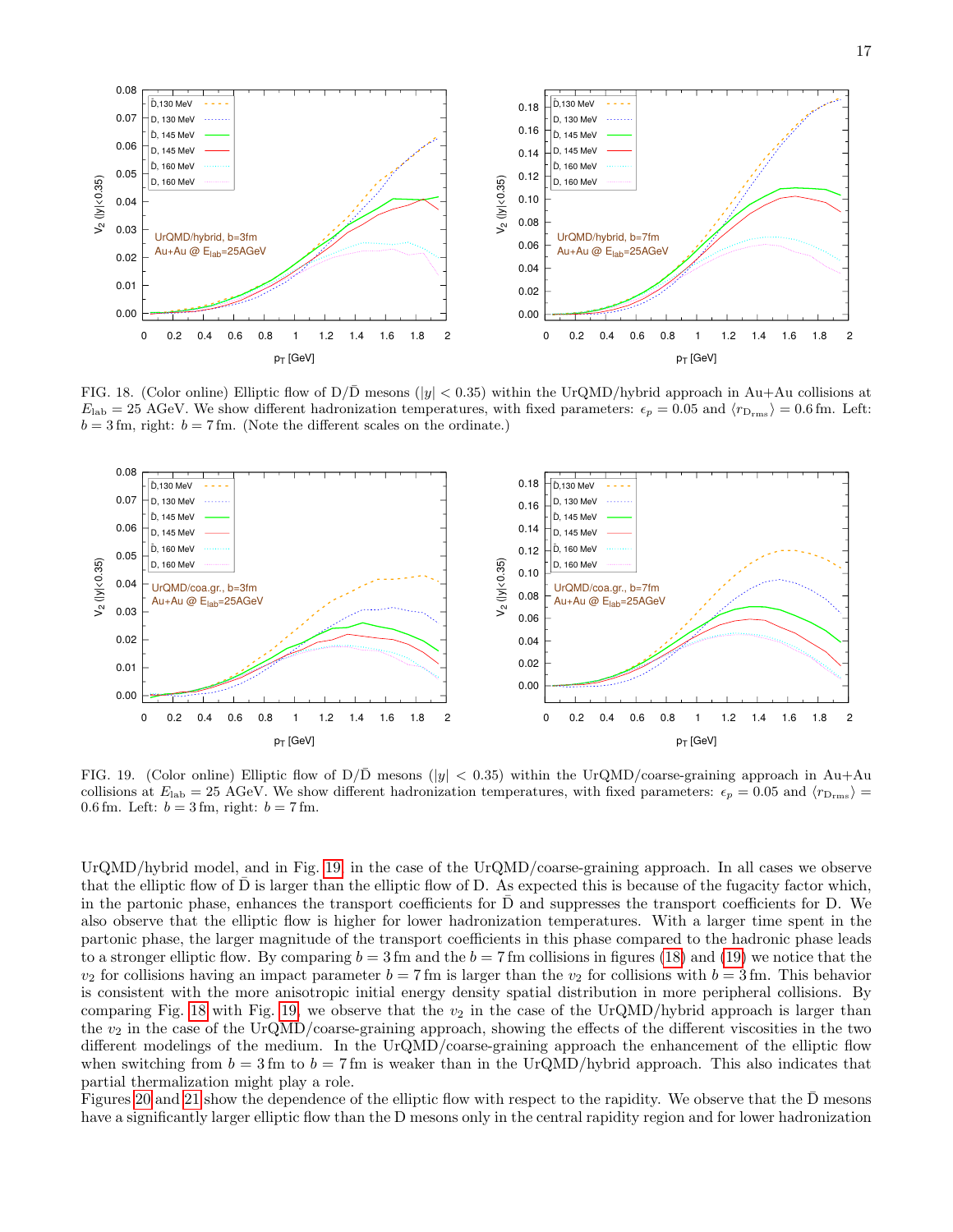



<span id="page-17-0"></span>FIG. 20. (Color online) Elliptic flow of  $D/\overline{D}$  mesons with respect to rapidity within the UrQMD/hybrid model in Au+Au collisions at  $E_{\rm lab} = 25$  AGeV. We show different hadronization temperatures, with fixed parameters:  $\epsilon_p = 0.05$  and  $\langle r_{D_{\rm rms}} \rangle$ 0.6 fm. Left:  $b = 3$  fm, right:  $b = 7$  fm.



<span id="page-17-1"></span>FIG. 21. (Color online) Elliptic flow of  $D/\bar{D}$  mesons with respect to rapidity within the UrQMD/coarse-graining approach in Au+Au collisions at  $E_{\text{lab}} = 25$  AGeV. We show different hadronization temperatures, with fixed parameters:  $\epsilon_p = 0.05$  and  $\langle r_{D_{\rm rms}} \rangle = 0.6$  fm. Left:  $b = 3$  fm, right:  $b = 7$  fm.

temperatures, in particular for peripheral collisions. Moreover, as a general trend,  $v_2$  exhibits a minimum for  $y = 0$ , nevertheless in the UrQMD/coarse-graining case the growth of  $v_2$  moving away from the central rapidity region becomes important only for  $|y| \gtrapprox 0.5$ .

#### B. The influence of the late hadronic phase

We recall that the final times in hybrid and coarse-graining approach are different: the condition to stop hydrodynamics (at maximum energy density of  $0.3\varepsilon_0 \approx 44 \text{ MeV}/\text{fm}^3$ ) is reached at  $\approx 22 \text{ fm}$  for  $b = 3 \text{ fm}$  collisions and at  $\approx$  19 fm for  $b = 7$  fm collisions, while the coarse-graining approach ends at 75 fm. It is important to stress that, since the hydro stopping temperature corresponding to  $44 \text{ MeV}/\text{fm}^3$  is lower than  $T_c$ , the UrQMD/hybrid model always includes a hadronic phase, yet this is considerably shorter than in the UrQMD/coarse-graining approach. To evaluate the impact of this prolongated hadronic phase in the latter case, we repeat the  $T_c = 145 \,\text{MeV}$  coarse-graining simulations at  $E_{lab} = 25 \,\text{AGeV}$ , with hadronization parameters  $\epsilon_p = 0.05$  and  $\langle r_{D_{rms}} \rangle = 0.6 \,\text{fm}$ , stopping them at the time of the average hydro ending time, i.e. 22 fm for  $b = 3$  fm collisions and 19 fm for  $b = 7$  fm collisions. We evaluate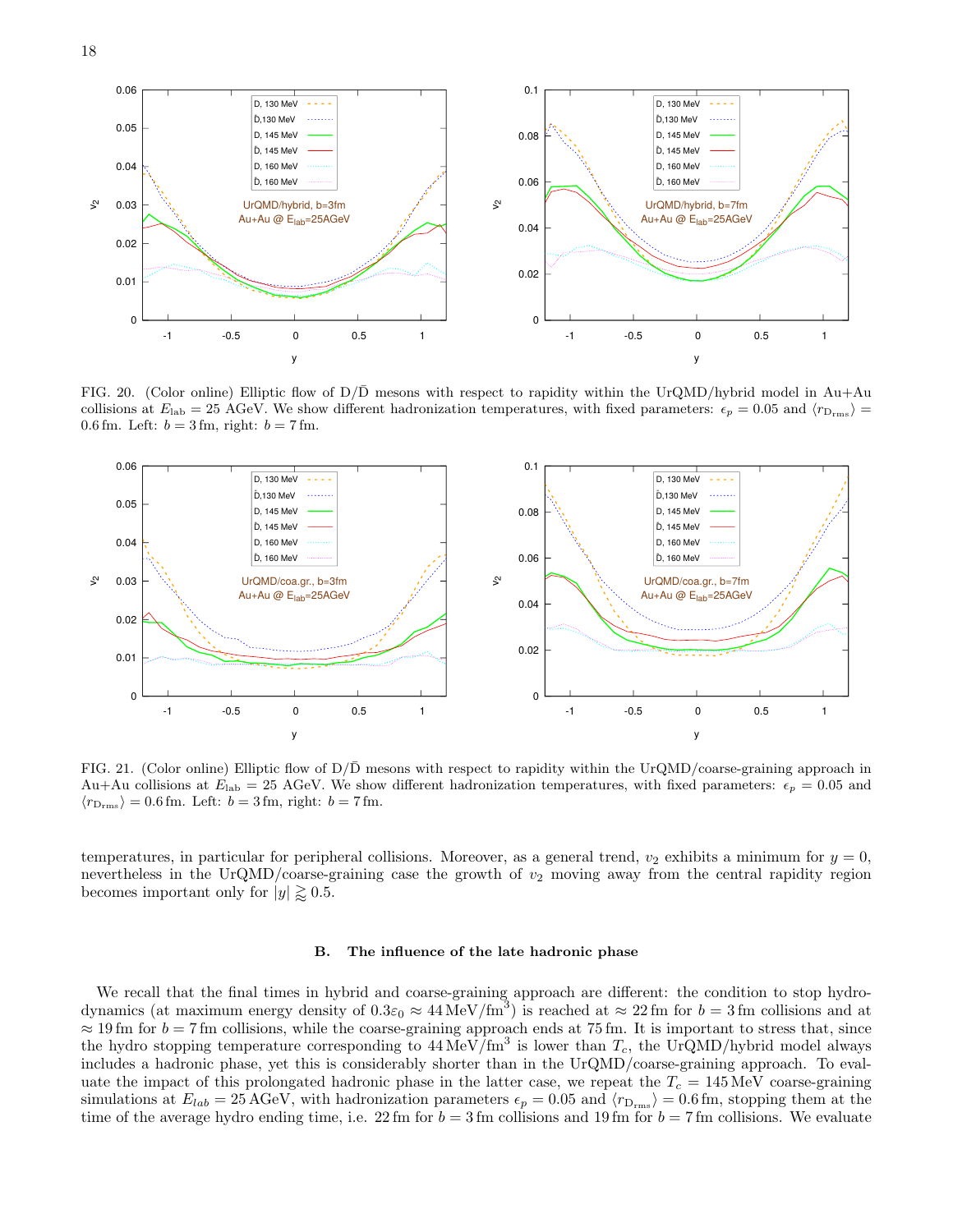

<span id="page-18-0"></span>FIG. 22. (Color online) Au+Au collisions at  $E_{\text{lab}} = 25 \text{ AGeV}$  in the UrQMD/hybrid model. The hadronization parameters are  $\epsilon_p = 0.05$  and  $\langle r_{\text{Drms}} \rangle = 0.6$  fm. Left:  $b = 3$  fm, right:  $b = 7$  fm. Comparison between the elliptic flow of D mesons (|y| < 0.35) within the coarse-graining approach at two different final times: 75 fm (long run) and 22 fm (short run,  $b = 3$  fm) or 19 fm  $(short \; run, \; b = 7 fm).$ 

the elliptic flow of D and D mesons at mid-rapidity, plotted in Fig. [\(22\)](#page-18-0) both for  $b = 3$  fm (left) and for  $b = 3$  fm (right). In Fig. [\(22\)](#page-18-0) the long run labels refer to simulations until  $t = 75$  fm, while the *short* label refer to simulations terminated at 22 fm (left) or 19 fm (right). We can notice how the elliptic flow remains basically the same, in both centrality classes and both for D and D mesons, except for small statistical fluctuations for  $p_T \gtrsim 1.3 \,\text{GeV}$ . This means that the late hadronic phase does not alter the  $D/D$  distributions. This outcome confirms the expectations, because the transport coefficients for D mesons are very small at low temperature, which in turn means that the D mesons approach free streaming.

### <span id="page-18-1"></span>C. The impact of the hadronization procedure

To assess the contribution of the partonic phase and the impact of the hadronization procedure on the flow, we perform the propagation of charm quarks until they reach for the first time a cell with temperature  $T = T_c = 145$  MeV, then, without any further interaction with the medium, we hadronize the charm quarks. We further explore the effects of different values of the mean radius of the D mesons  $\langle r_{D_{\rm rms}} \rangle$  (0.6 fm and 0.9 fm) and the Peterson fragmentation parameter  $\epsilon_p$  (0.01, 0.05, 0.1). We recall that the assumptions on the size of the D mesons play an important role in determining the probability of hadronization by coalescence or fragmentation, so different choices of  $\langle r_{\rm D_{rms}}\rangle$  correspond to different contributions of these two hadronization methods to D meson formation. The results, for Au+Au collisions at  $E_{\rm lab} = 25 \,\text{AGeV}$ , are shown in figures [\(23-](#page-19-0)[26\)](#page-21-0). More precisely, the results of the UrQMD/hybrid model are shown in Fig. [\(23\)](#page-19-0) for collisions at impact parameter  $b = 3$  fm and in Fig. [\(24\)](#page-20-0) for collisions at  $b = 7$  fm. The results of the UrQMD/coarse-graining approach are shown in Fig.  $(25)$  for collisions at  $b = 3$  fm and in Fig.  $(26)$  for collisions at  $b = 7$  fm. All figures show the elliptic flow of quarks (solid black lines) at the moment of hadronization and of D mesons (colored dashed lines) immediately after their formation. The left figures refer to  $\bar{c}$  quarks and D mesons, the right figures to c quarks and  $D$  mesons. As an expected general trend, the  $v_2$  of anti-particles is greater than the  $v_2$  of particles. We observe that most of the flow is built during the partonic phase, a behavior consistent with the larger values of the transport coefficients at high temperatures. In addition, the difference in the magnitude of the flow between the hydro and the coarse-graining approach is clearly visible even at this stage. This implies that the use of the UrQMD/hybrid model down to temperatures at the limits of QGP existence is not the main responsible of the larger elliptic flow obtained in this model compared to the UrQMD/coarse-graining approach. Therefore, the suspect of an overestimation of  $v_2$  due to a misuse of hydrodynamics is strongly reduced. Finally, in all cases, the elliptic flow grows with increasing values of  $\epsilon_p$  and it is larger for smaller values of the D meson radius.

It is clear that the details of the hadronization process have a very large impact on the final results, therefore special attention must be paid to a proper treatment of this step in future works. To begin, the probability distribution in Eq. [\(28\)](#page-11-1) seems to overestimate of the probability to hadronization by fragmentation with the current choice of the D meson radius, which might lead to wrong results, in particular when taking into account the formation of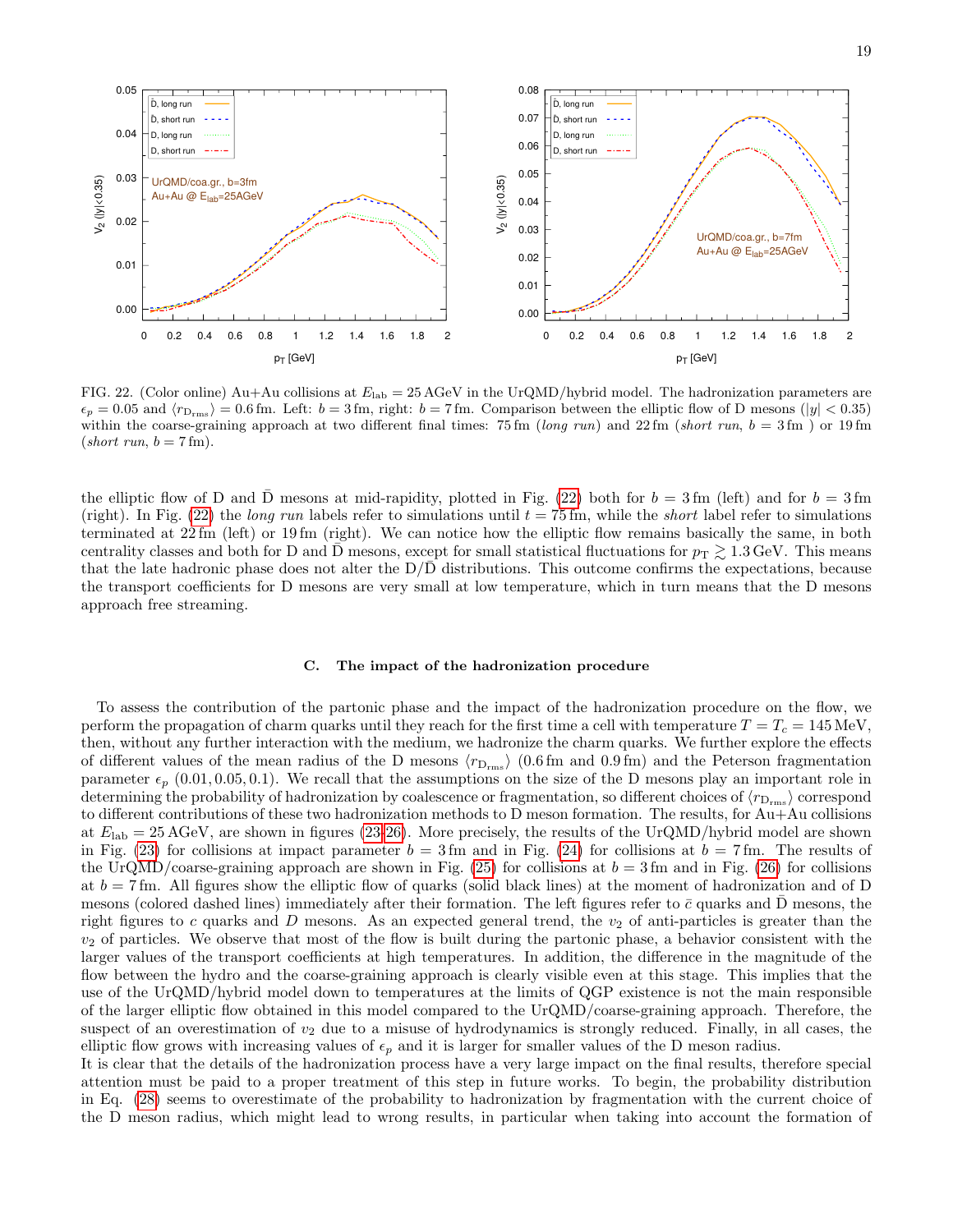resonances with larger radii, especially if the dependence on the mutual spatial distance between the light and the heavy quark was also included [\[18,](#page-22-43) [76\]](#page-23-16). Apart for an extensive and deep re-checking of the whole procedure and its implementation in the code to better understand the origin of the apparently small percentage of hadronization by coalescence, we might replace Eq. [\(28\)](#page-11-1) with a tabulated probability distribution obtained from full transport model simulations. Another possibility might be the adoption of a probability distribution which depends on the module of the relative velocity  $|v_r|$  between the heavy quark and the fluid cell, i.e. something like  $f(|v_r|) = \exp(-|v_r|/\alpha)$ , with  $\alpha$ determined by a fit with the elliptic flow measured in experiments at comparable collision energies. In addition, to be consistent with the assumptions made for the computation of the drag and diffusion coefficients in the partonic phase, we should go beyond the naive assumption of instantaneous hadronization and decoupling processes by introducing some probability function depending not only on temperature and chemical potential, but also explicitly on time. Indeed, the survival of D mesons in the Quark Gluon Plasma might lead to a reduction of the predicted elliptic flow. Then, we should consider the probable formation of intermediate excited states and we should try to constrain the estimates of the D meson radius, possibly making it also temperature dependent[\[80\]](#page-23-20). Moreover, we should try to improve the fragmentation process either by constraining the Peterson fragmentation parameter[\[81\]](#page-23-21) or by adopting other fragmentation models[\[82\]](#page-23-22), which in some cases have shown a better capability to reproduce the features of experimental data[\[83\]](#page-23-23). Further refinements might include medium modified[\[84\]](#page-23-24) and unfavored[\[85\]](#page-23-25) fragmentation functions. However, unfortunately, at the moment we miss well determined values of fragmentation functions for D mesons in the low collision energy regime based on robust experimental data. Regarding the coalescence mechanism, the method itself is quite standard and the flow contribution to the final momentum of the open heavy meson is derived from the reliable UrQMD model, therefore the uncertainties are somehow reduced compared to the fragmentation mechanism. Nevertheless, although in this study we did not explore the consequences of different assumptions, the results depend on the estimates of the masses of the constituent quarks, which indirectly enter also in Eq. [\(28\)](#page-11-1), therefore, even in this case, different educated choices of the parameters might alter the current predictions.



<span id="page-19-0"></span>FIG. 23. (Color online) Au+Au collisions at  $E_{\text{lab}} = 25 \text{ AGeV}$ ,  $b = 3 \text{ fm}$  in the UrQMD/hybrid model. Elliptic flow of charm quarks and D-mesons ( $|y| < 0.35$ ). We explore the effect of different choices of the hadronization parameters, by performing a single hadronization process, without further hadronic propagation in the medium. Left:  $\bar{c}$  quarks and D mesons, right:  $\bar{c}$ quarks and D mesons.

#### VII. DISCUSSIONS AND CONCLUSION

In this paper we have presented results on D and D meson spectra and elliptic flow for  $Au+Au$  reactions at  $E_{\rm lab} = 25 \,\text{AGeV}$ . These calculations are relevant for the upcoming FAIR and NICA facilities and for the RHIC BES program. We have used Pythia[\[74,](#page-23-14) [75\]](#page-23-15) to obtain a sample of correlated charm and anti-charm quarks, then we let the charm quarks propagate in the medium produced by heavy ion collisions, both in the partonic and in the hadronic phase, adopting a Langevin approach. In particular, we have studied Au+Au collisions at two different centralities,  $b = 3$  fm and  $b = 7$  fm. The background medium is modeled either with the UrQMD hybrid model or with the UrQMD coarse graining approach. The effect of the finite baryon chemical potential is taken into account in the evaluation of the transport coefficients. The effect of different hadronization parameters is explored. We have shown that even at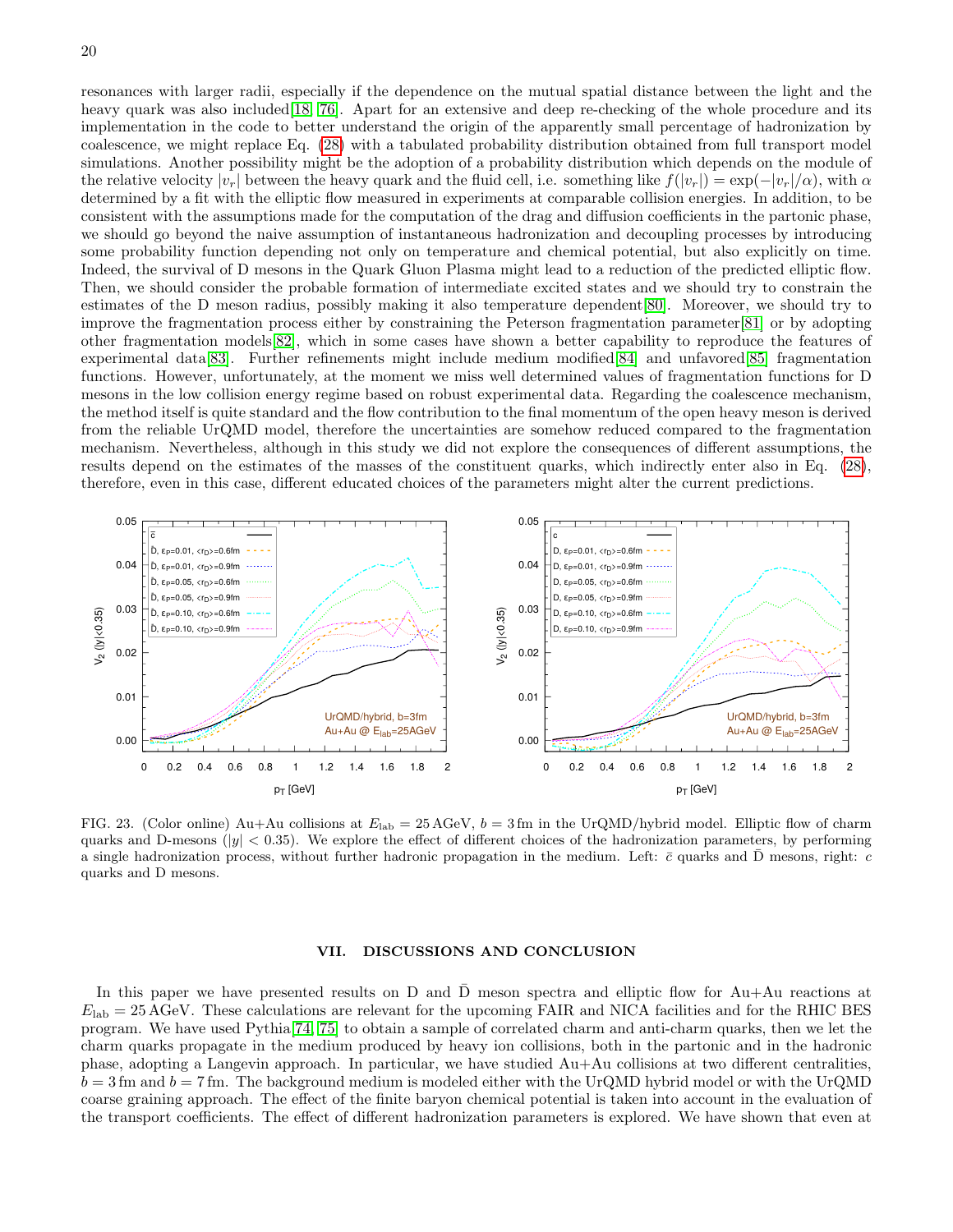

<span id="page-20-0"></span>FIG. 24. (Color online) Au+Au collisions at  $E_{\text{lab}} = 25 \,\text{AGeV}$ ,  $b = 7 \,\text{fm}$  in the UrQMD/hybrid model. Elliptic flow of charm quarks and D-mesons ( $|y| < 0.35$ ). We explore the effect of different choices of the hadronization parameters, by performing a single hadronization process, without further hadronic propagation in the medium. Left:  $\bar{c}$  quarks and  $\bar{D}$  mesons, right:  $c$ quarks and D mesons.



<span id="page-20-1"></span>FIG. 25. (Color online) Au+Au collisions at  $E_{\text{lab}} = 25 \text{ AGeV}$ ,  $b = 3 \text{ fm}$  in the UrQMD/coarse-graining approach. Elliptic flow of charm quarks and D-mesons ( $|y| < 0.35$ ). We explore the effect of different choices of the hadronization parameters, by performing a single hadronization process, without further hadronic propagation in the medium. Left:  $\bar{c}$  quarks and D mesons, right: c quarks and D mesons.

low collision energies the interaction with the medium produces a sizeable final D meson elliptic flow, which is larger for more peripheral collisions. A lower decoupling temperature leads to an increase of the elliptic flow. This implies that the interaction with the medium is stronger during the partonic than during the hadronic phase. This hypothesis is also confirmed by the magnitude of the elliptic flow of charm quarks immediately before hadronization. The impact of the later hadronic phase is shown to play a minor role. One should note that the results are very sensitive to the details of the hadronization mechanism, i.e. on the probability to hadronize through coalescence or through Peterson fragmentation and to the choice of the parameters in each hadronization channel.

Our study confirms that even at low collision energies the charm quarks can be an invaluable tool to probe the properties of the QCD-medium. Nevertheless, there are shortcomings in the present approach: (I) we rely on Pythia with default  $SoftQCD$  mode settings to produce the initial charm-quark momentum distribution in p-p collisions, but maybe a fine tuning of the settings might produce noticeable differences. Unfortunately, common models and tools like FONLL[\[86](#page-23-26)[–89\]](#page-23-27) or HERWIG[\[90\]](#page-23-28), strongly based on pQCD, are not very reliable in this low-energy range. (II) In the FAIR-energy regime, we miss one of the main advantages of studying heavy flavors, i.e. precise pQCD based predictions of the charm-quark initial states, mentioned also in the introduction. (III) In principle the coarse-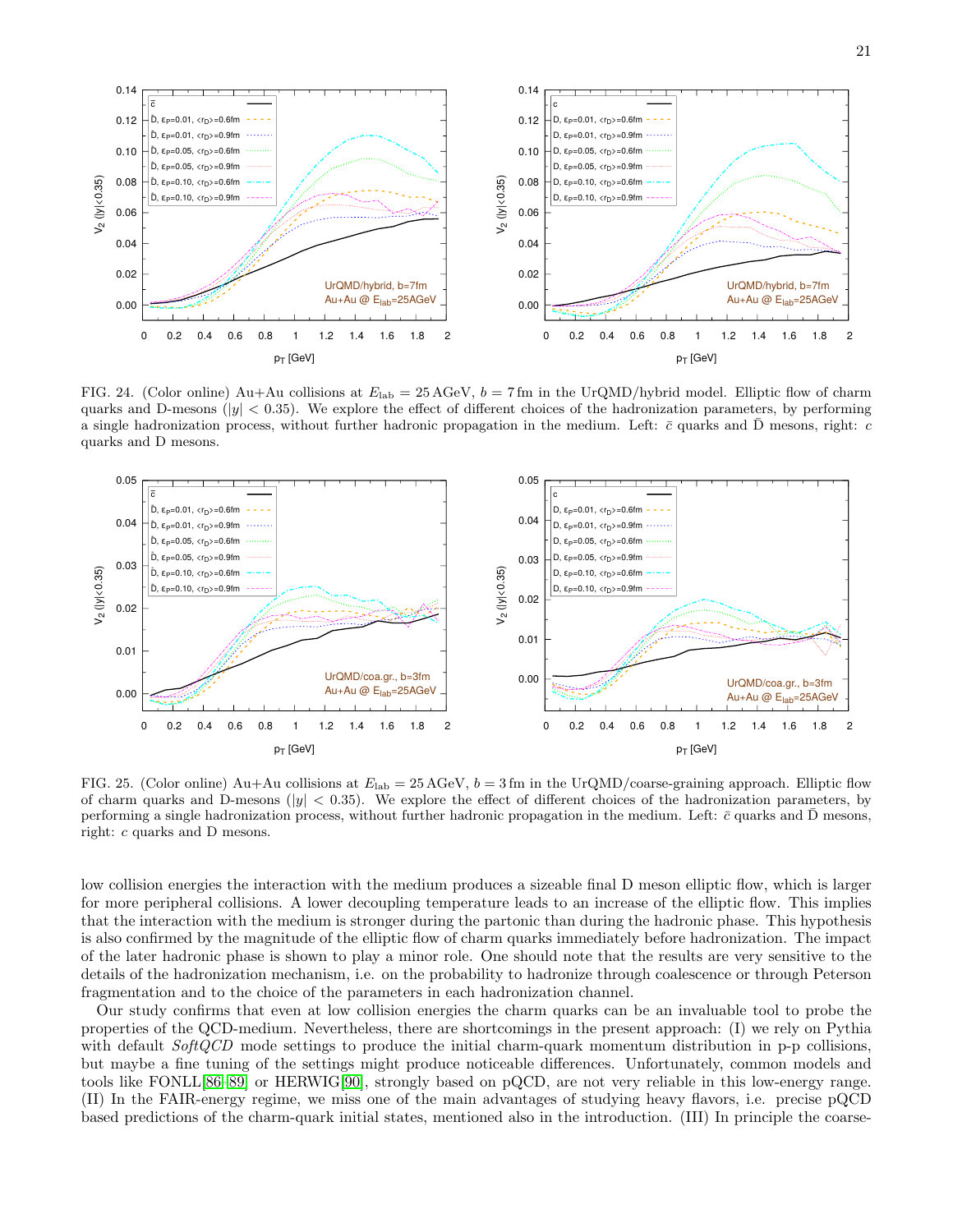



<span id="page-21-0"></span>FIG. 26. (Color online) Au+Au collisions at  $E_{\text{lab}} = 25 \,\text{AGeV}$ ,  $b = 7 \,\text{fm}$  in the UrQMD/coarse-graining approach. Elliptic flow of charm quarks and D-mesons ( $|y|$  < 0.35). We explore the effect of different choices of the hadronization parameters, by performing a single hadronization process, without further hadronic propagation in the medium. Left:  $\bar{c}$  quarks and  $\bar{D}$  mesons, right: c quarks and D mesons.

graining approach would allow us to start the Langevin propagation earlier than in the hydro case, resulting in a clear improvement of the naive assumption of no interaction at all until full thermalization. Moreover, we should also introduce a time delay before the spatial separation of the  $c - \bar{c}$  couple after its formation is large enough to be considered a "colored" object. Since the results obtained so far point toward a major role of the early dynamics of the system, it is definitely very important to develop a more realistic treatment of this stage. (IV) The hydro model might be improved by taking into account viscous effects, which are not completely negligible at low collision energies, and possibly anisotropic hydrodynamics, which would allow to slightly anticipate the propagation even in the hydro case. (V) To partially take into account the hadronic interactions, in the version of the UrQMD/hybrid model adopted in this work we stop the simulations at temperatures slightly below  $T_c$ , when, in principle, the fluid description of the medium should be replaced by a transport model, like in the standard UrQMD/hybrid model. We might improve this situation by restoring the full UrQMD/hybrid approach, but neglecting the back-reactions of the D mesons on the other particles during their mutual interactions. This strategy would provide a more realistic modeling of the hadronic phase, while preserving the possibility of oversampling the D mesons, which is an almost essential condition to collect a sufficient statistics in an energy regime quite close to the  $c - \bar{c}$  production threshold. (VI) Another very important limitation of our model is the hadronization method. As we discussed in Sect. [\(VI C\)](#page-18-1), here further improvements of the fragmentation function for low momenta and on the coalescence model are strongly desired. (VII) We limited our study to  $D^{\pm}$ ,  $D^0$  and  $\bar{D}^0$  mesons, however, in a more comprehensive study, excited states and strange D mesons should be included as well.

To conclude, the work that we just presented provides useful indications about the direction in which further and more refined studies should focus. Despite their low production rate, the study of the elliptic flow of charmed mesons carries a wealth of information about the QGP and the QCD also in the FAIR energy range.

# ACKNOWLEDGMENTS

We thank the Referee for helping us in improving the robustness of our results and the clarity of their presentation in this article. We gratefully acknowledge Thomas Lang for providing part of the numerical code which served as a basis for the present work. We also thank Jan Steinheimer for useful discussions and suggestions. G. Inghirami was supported by a GSI grant in cooperation with the J. von Neumann Institute for Computing; he also gratefully acknowledges support from the H-QM and HGS-HIRe graduate schools. We thank Laura Tolós for providing the meson-baryon scattering amplitudes to compute the D-meson transport coefficients. J. M. Torres-Rincon acknowledges support from US Department of Energy under Contract No. DE-FG-88ER40388. The computational resources were provided by the Center for Scientific Computing (CSC) of the Goethe University Frankfurt and by the Frankfurt Institute for Advanced Studies (FIAS). This work was supported by the European Cooperation in Science and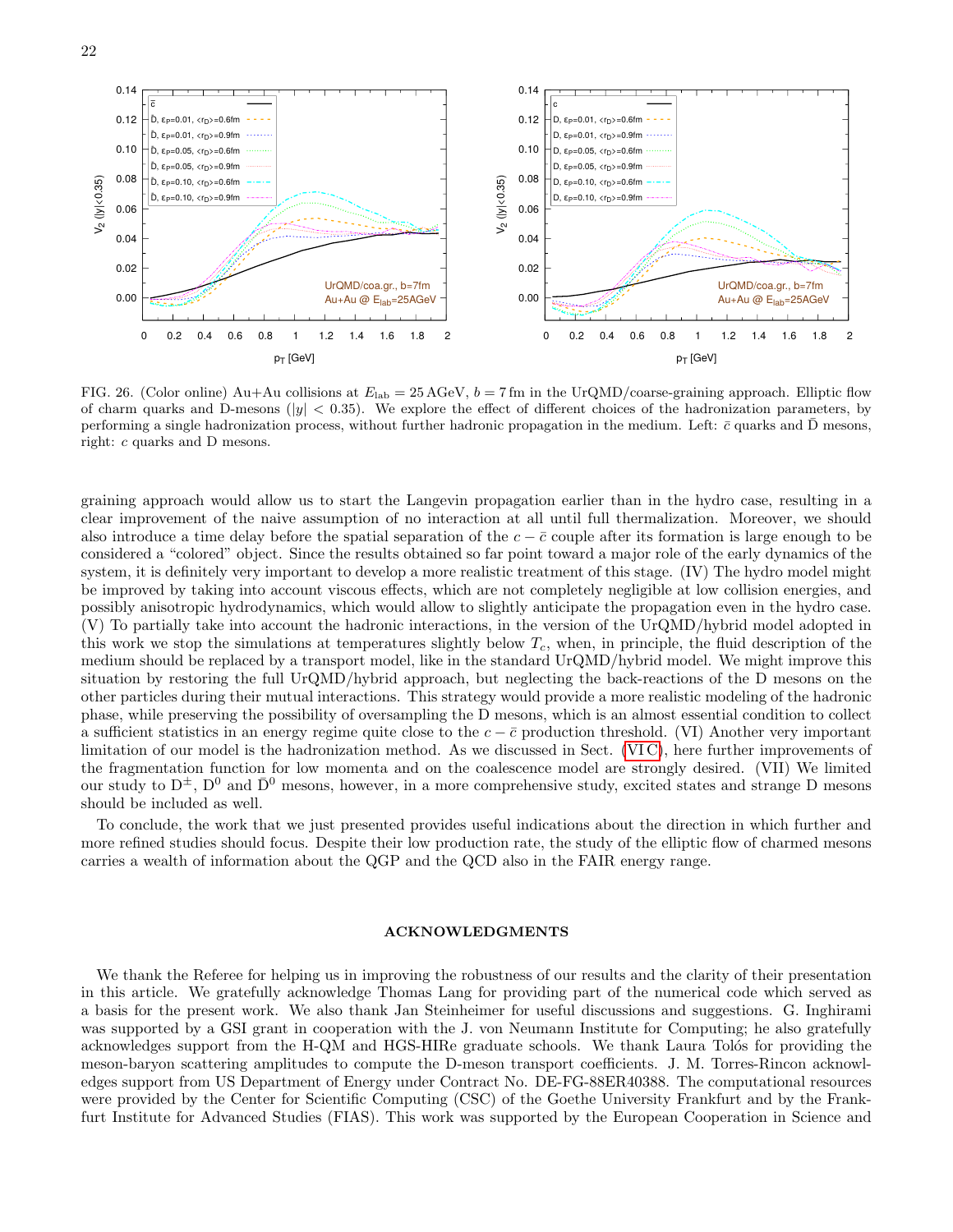- <span id="page-22-0"></span>[1] R. Rapp and H. van Hees (2009), published in R. C. Hwa, X.-N. Wang (Ed.), Quark Gluon Plasma 4, World Scientific, p. 111, arXiv:0903.1096 [hep-ph].
- <span id="page-22-1"></span>[2] R. Brock et al. (CTEQ), Submitted to: Rev. Mod. Phys. (1994).
- <span id="page-22-2"></span>[3] A. Beraudo, Nucl. Phys. A **931**, 145 (2014).
- <span id="page-22-3"></span>[4] P. Levai and R. Vogt, Phys. Rev. C **56**, 2707 (1997).
- <span id="page-22-4"></span>[5] M. Gyulassy and X.-N. Wang, Nucl. Phys. B 420, 583 (1994).
- [6] X.-N. Wang, M. Gyulassy, and M. Plumer, Phys. Rev. D 51, 3436 (1995).
- <span id="page-22-5"></span>[7] B.-W. Zhang, E. Wang, and X.-N. Wang, Phys. Rev. Lett. 93, 072301 (2004).
- <span id="page-22-6"></span>[8] B. Abelev et al. (ALICE Collaboration), JHEP 1209, 112 (2012).
- <span id="page-22-7"></span>[9] S. Chatrchyan et al. (CMS), JHEP 05, 063 (2012).
- <span id="page-22-8"></span>[10] H. van Hees, V. Greco, and R. Rapp, Phys. Rev. **C73**, 034913 (2006).
- <span id="page-22-9"></span>[11] X. Zhu, M. Bleicher, S. Huang, K. Schweda, H. Stoecker, et al., Phys. Lett. B **647**, 366 (2007).
- <span id="page-22-10"></span>[12] G. D. Moore and D. Teaney, Phys. Rev. C 71, 064904 (2005).
- [13] F. Scardina, S. K. Das, V. Minissale, S. Plumari, and V. Greco, Phys. Rev. C 96, 044905 (2017).
- <span id="page-22-11"></span>[14] T. Graf, J. Steinheimer, M. Bleicher, and C. Herold, Phys. Rev. C 97, 034906 (2018).
- <span id="page-22-12"></span>[15] B. Abelev et al. (ALICE), Phys. Rev. Lett. **111**, 102301 (2013).
- <span id="page-22-13"></span>[16] M. Nahrgang, J. Aichelin, P. B. Gossiaux, and K. Werner, Phys. Rev. C 93, 044909 (2016).
- <span id="page-22-14"></span>[17] S. Cao, G.-Y. Qin, and S. A. Bass, Phys. Rev. C 88, 044907 (2013).
- <span id="page-22-43"></span>[18] T. Song, H. Berrehrah, D. Cabrera, J. M. Torres-Rincon, L. Tolos, W. Cassing, and E. Bratkovskaya, Phys. Rev. C 92, 014910 (2015).
- [19] M. Djordjevic, Nucl. Phys. A **956**, 633 (2016).
- <span id="page-22-15"></span>[20] R. R. et al., Nucl. Phys. A 979, 21 (2018).
- <span id="page-22-16"></span>[21] A. Beraudo, EPJ Web Conf. 129, 00030 (2016).
- <span id="page-22-17"></span>[22] B. Friman, C. Hohne, J. Knoll, S. Leupold, J. Randrup, R. Rapp, and P. Senger, Lect. Notes Phys. 814, pp.1 (2011).
- <span id="page-22-18"></span>[23] G. Odyniec, J. Phys. Conf. Ser. 455, 012037 (2013).
- <span id="page-22-19"></span>[24] P. N. Batyuk, V. D. Kekelidze, V. I. Kolesnikov, O. V. Rogachevsky, A. S. Sorin, and V. V. Voronyuk, Phys. Part. Nucl. 47, 540 (2016).
- <span id="page-22-20"></span>[25] S. K. Das, F. Scardina, S. Plumari, and V. Greco, J. Phys. Conf. Ser. 509, 012048 (2014).
- <span id="page-22-21"></span>[26] S. Bass, M. Belkacem, M. Bleicher, M. Brandstetter, L. Bravina, et al., Prog. Part. Nucl. Phys. 41, 255 (1998).
- [27] M. Bleicher, E. Zabrodin, C. Spieles, S. Bass, C. Ernst, et al., J. Phys. G 25, 1859 (1999).
- <span id="page-22-22"></span>[28] H. Petersen, J. Steinheimer, G. Burau, M. Bleicher, and H. Stocker, Phys. Rev. C 78, 044901 (2008).
- <span id="page-22-23"></span>[29] S. Endres, H. van Hees, J. Weil, and M. Bleicher, Phys. Rev. C 91, 054911 (2015).
- <span id="page-22-24"></span>[30] M. Bleicher, L. Gerland, C. Spieles, A. Dumitru, S. Bass, et al., Nucl. Phys. A 638, 391 (1998).
- <span id="page-22-25"></span>[31] J. Steinheimer, V. Dexheimer, H. Petersen, M. Bleicher, S. Schramm, et al., Phys. Rev. C 81, 044913 (2010).
- <span id="page-22-26"></span>[32] J. Steinheimer, M. Bleicher, H. Petersen, S. Schramm, H. Stöcker, et al., Phys. Rev. C 77, 034901 (2008).
- <span id="page-22-27"></span>[33] H. Petersen, C. Coleman-Smith, S. A. Bass, and R. Wolpert, J. Phys. G 38, 045102 (2011).
- <span id="page-22-28"></span>[34] D. H. Rischke, S. Bernard, and J. A. Maruhn, Nucl. Phys. A 595, 346 (1995).
- <span id="page-22-29"></span>[35] D. H. Rischke, Y. Pursun, and J. A. Maruhn, Nucl. Phys. A 595, 383 (1995).
- <span id="page-22-30"></span>[36] J. Steinheimer, S. Schramm, and H. Stöcker, Phys. Rev. C 84, 045208 (2011).
- <span id="page-22-31"></span>[37] U. W. Heinz, H. Song, and A. K. Chaudhuri, Phys. Rev. C 73, 034904 (2006).
- [38] T. Koide, G. S. Denicol, P. Mota, and T. Kodama, Phys. Rev. C 75, 034909 (2007).
- [39] B. Schenke, S. Jeon, and C. Gale, Phys. Rev. C 82, 014903 (2010).
- [40] I. Karpenko, P. Huovinen, and M. Bleicher, Comput. Phys. Commun. 185, 3016 (2014).
- <span id="page-22-32"></span>[41] L. Del Zanna, V. Chandra, G. Inghirami, V. Rolando, A. Beraudo, A. De Pace, G. Pagliara, A. Drago, and F. Becattini, Eur. Phys. J. C 73, 2524 (2013).
- <span id="page-22-33"></span>[42] P. Huovinen and H. Petersen, Eur. Phys. J. A 48, 171 (2012).
- <span id="page-22-34"></span>[43] S. A. Bass and A. Dumitru, Phys. Rev. C **61**, 064909 (2000).
- <span id="page-22-35"></span>[44] F. Cooper and G. Frye, Phys. Rev. D **10**, 186 (1974).
- <span id="page-22-36"></span>[45] P. Huovinen, M. Belkacem, P. J. Ellis, and J. I. Kapusta, Phys. Rev. C 66, 014903 (2002).
- <span id="page-22-37"></span>[46] S. Endres, H. van Hees, J. Weil, and M. Bleicher, Phys. Rev. C 92, 014911 (2015).
- [47] S. Endres, H. van Hees, and M. Bleicher, Phys. Rev. C 93, 054901 (2016).
- [48] S. Endres, H. van Hees, and M. Bleicher, Phys. Rev. C **94**, 024912 (2016).
- <span id="page-22-38"></span>[49] J. Staudenmaier, J. Weil, V. Steinberg, S. Endres, and H. Petersen, Phys. Rev. C 98, 054908 (2018).
- <span id="page-22-39"></span>[50] C. Eckart, Phys. Rev. **58**, 919 (1940).
- <span id="page-22-40"></span>[51] D. Zschiesche, S. Schramm, J. Schaffner-Bielich, H. Stoecker, and W. Greiner, Phys. Lett. B 547, 7 (2002).
- <span id="page-22-41"></span>[52] M. He, R. J. Fries, and R. Rapp, Phys. Rev. C85, 044911 (2012), 1112.5894.
- <span id="page-22-42"></span>[53] S. Borsanyi, G. Endrodi, Z. Fodor, A. Jakovac, S. D. Katz, S. Krieg, C. Ratti, and K. K. Szabo, JHEP 11, 077 (2010), 1007.2580.